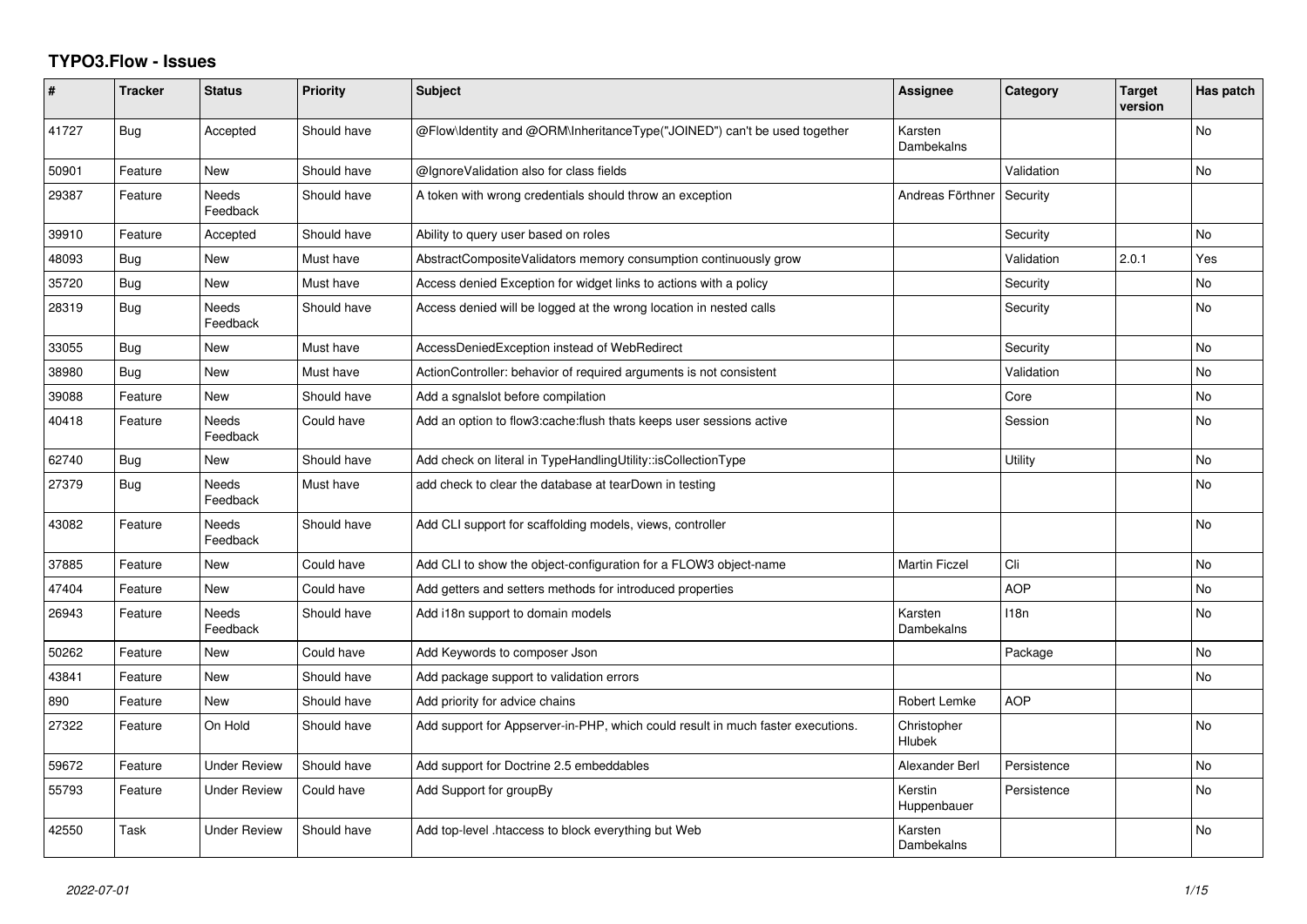| #     | <b>Tracker</b> | <b>Status</b>     | <b>Priority</b> | <b>Subject</b>                                                                                          | <b>Assignee</b>       | Category    | <b>Target</b><br>version | Has patch |
|-------|----------------|-------------------|-----------------|---------------------------------------------------------------------------------------------------------|-----------------------|-------------|--------------------------|-----------|
| 36955 | Feature        | <b>New</b>        | Should have     | Add type filter to var_dump()                                                                           |                       | Error       |                          | No        |
| 46216 | Feature        | New               | Should have     | Add wincache cache backend                                                                              |                       | Cache       |                          | No        |
| 46816 | Feature        | New               | Should have     | Add xcache cache backend                                                                                |                       | Cache       |                          | No        |
| 58579 | Feature        | New               | Should have     | Adding own environment constants to Flow                                                                |                       |             | 2.x                      | No        |
| 51459 | Feature        | New               | Should have     | Allow catching of particular exceptions on property mapping                                             |                       | <b>MVC</b>  |                          | No        |
| 33049 | Feature        | <b>New</b>        | Could have      | Allow configuration of context without environment variable (needed for IIS)                            |                       | Core        |                          | No        |
| 57763 | Feature        | New               | Should have     | Allow controller / package / action as params in<br>\TYPO3\Fluid\ViewHelpers\Form\ButtonViewHelper      |                       |             |                          | No        |
| 3312  | Feature        | Needs<br>Feedback | Should have     | Allow for easy logging by annotations                                                                   | Robert Lemke          | Log         |                          |           |
| 28231 | Feature        | New               | Should have     | Allow output to STDERR for CLI Response                                                                 |                       | <b>MVC</b>  |                          |           |
| 45851 | Feature        | Needs<br>Feedback | Could have      | Allow referencing environment variables in Settings.yaml                                                | Adrian Föder          |             |                          | No        |
| 47339 | Feature        | Needs<br>Feedback | Could have      | Allow RequestHandlers to get the current Request injected                                               | Alexander Berl        | Http        |                          | No        |
| 49050 | Feature        | New               | Should have     | Allow Subqueries in QueryInterface                                                                      |                       | Persistence |                          | No        |
| 31500 | Bug            | Under Review      | Must have       | Argument validation for CLI requests is not done                                                        | Karsten<br>Dambekalns | Validation  |                          | No        |
| 2974  | Bug            | New               | Must have       | Aspect / Proxy Cache is not emptied automatically if an interface used for introduction<br>was modified | <b>Robert Lemke</b>   | <b>AOP</b>  |                          |           |
| 55954 | Bug            | <b>New</b>        | Should have     | Associations to ValueObjects should not be cascade all'd                                                |                       |             |                          | No        |
| 36508 | Bug            | New               | Should have     | AuthenticationProvider Request Patterns                                                                 |                       | Security    |                          | No        |
| 1785  | Feature        | New               | Must have       | Automatic garbage collection for expired cache entries                                                  |                       | Cache       |                          |           |
| 33587 | Feature        | New               | Should have     | Automatically remove unused Resources                                                                   |                       | Resource    |                          | No        |
| 55199 | Feature        | New               | Should have     | Avoid Buffering of Shell output                                                                         |                       | Cli         |                          | No.       |
| 32707 | Bug            | Accepted          | Must have       | <b>Bad Bad FileBackend</b>                                                                              | Karsten<br>Dambekalns | Cache       | 2.0.1                    | No        |
| 53189 | Bug            | <b>New</b>        | Should have     | Blog tutorial no longer works                                                                           | <b>Philipp Maier</b>  |             |                          | No        |
| 59023 | Bug            | New               | Should have     | BooleanConverter should not convert empty values to boolean                                             |                       | Property    |                          | No        |
| 50080 | Bug            | Needs<br>Feedback | Should have     | Broken concept for CLI/Web separation                                                                   | Karsten<br>Dambekalns | Core        |                          | INO.      |
| 54446 | Bug            | New               | Should have     | Cache filebackend 'include_once'                                                                        |                       | Cache       |                          | No        |
| 42520 | Bug            | <b>New</b>        | Must have       | Cache must be flushed globally for package state changes                                                |                       | Core        |                          | No        |
| 58744 | Bug            | New               | Should have     | Can not split configuration in settings.yaml                                                            |                       |             |                          | No        |
| 52430 | Bug            | New               | Should have     | Cannot convert from UUID to auto-increment ID                                                           |                       |             |                          | No        |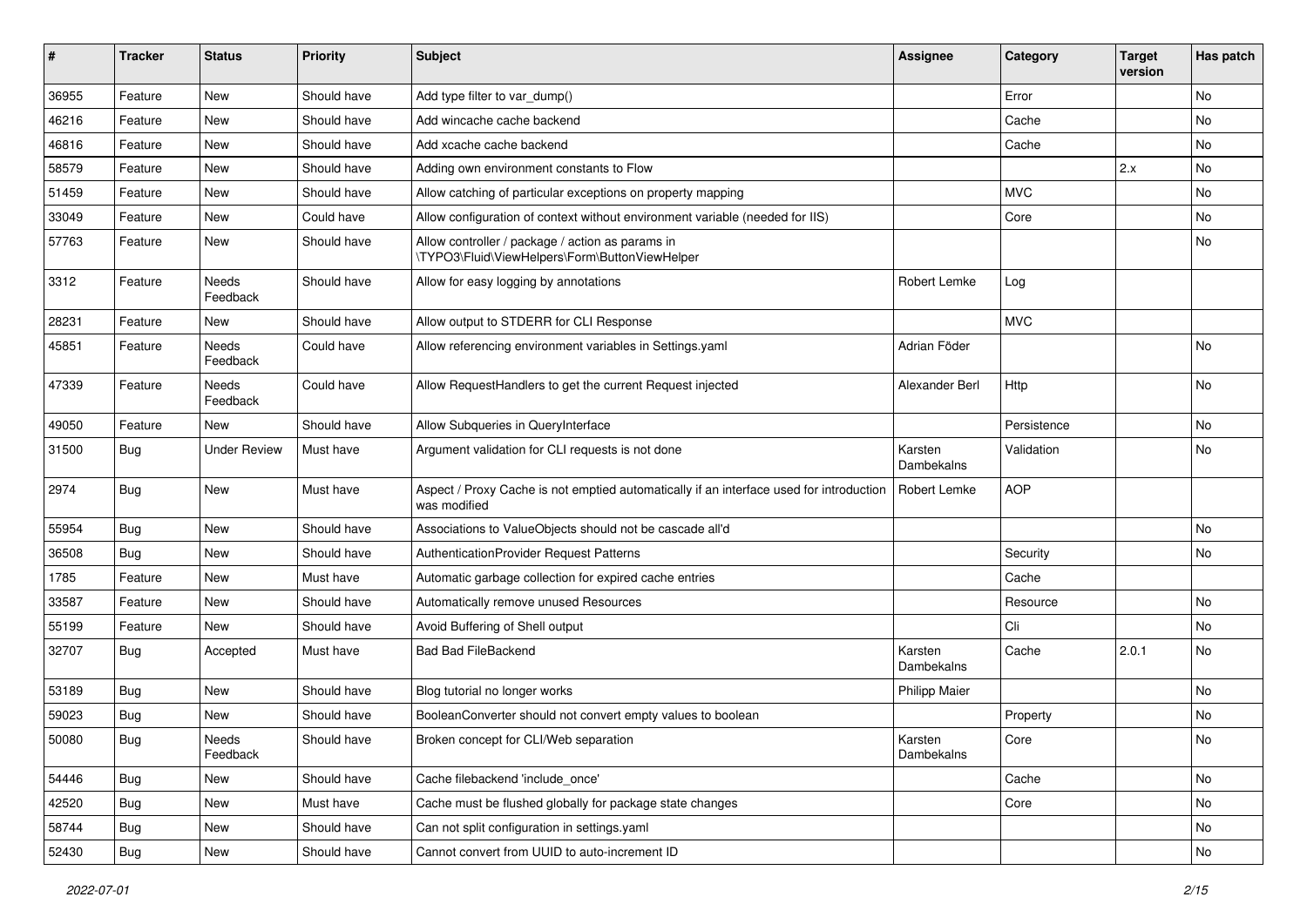| $\vert$ # | <b>Tracker</b> | <b>Status</b>       | <b>Priority</b> | <b>Subject</b>                                                                                     | <b>Assignee</b>         | Category        | <b>Target</b><br>version | Has patch |
|-----------|----------------|---------------------|-----------------|----------------------------------------------------------------------------------------------------|-------------------------|-----------------|--------------------------|-----------|
| 28016     | <b>Bug</b>     | Needs<br>Feedback   | Should have     | Cascade remove of cleared ArrayCollection                                                          | Karsten<br>Dambekalns   | Persistence     |                          | <b>No</b> |
| 41900     | Feature        | Accepted            | Should have     | Check for duplicate PSR-0 autoload namespaces                                                      | Christian Jul<br>Jensen | Package         |                          | No        |
| 30933     | Feature        | Needs<br>Feedback   | Should have     | Check for unique constraints on add()                                                              | Karsten<br>Dambekalns   | Persistence     |                          | No        |
| 41414     | Task           | Needs<br>Feedback   | Should have     | Check packageKey naming / file structure below Packages/Vendor                                     |                         | Package         |                          | No        |
| 8463      | Feature        | New                 | Should have     | Check security policy for objects reconstituted in the session scope                               |                         | Security        |                          |           |
| 8462      | Feature        | New                 | Should have     | Check subobjects in query rewriting                                                                |                         | Security        |                          |           |
| 52909     | <b>Bug</b>     | New                 | Should have     | Class Loader fallback to non-proxy hides fatal errors                                              |                         | Core            |                          | No        |
| 53533     | <b>Bug</b>     | New                 | Should have     | Class reflection assumes reverse PSR-0, can lead to fail in autoloader                             |                         | Reflection      |                          | No        |
| 58622     | Feature        | New                 | Must have       | Clearer Exception: Array to string conversion                                                      |                         | Core            |                          | No        |
| 30428     | Feature        | New                 | Should have     | Cloning of request arguments                                                                       |                         | <b>MVC</b>      |                          |           |
| 48167     | Feature        | Accepted            | Should have     | Command line account and role browsing                                                             | Adrian Föder            | Security        |                          | No        |
| 51809     | <b>Bug</b>     | <b>Under Review</b> | Must have       | Commit "[BUGFIX] Published resources don't support symlinks" produces an fatal<br>error on Windows | Adrian Föder            | Core            | 2.0.1                    | No        |
| 27561     | Task           | Accepted            | Could have      | Complete documentation                                                                             |                         | Documentation - |                          | No        |
| 43621     | <b>Bug</b>     | <b>Under Review</b> | Must have       | Composer installer overwrites Settings.yaml.example                                                | Karsten<br>Dambekalns   |                 |                          | No        |
| 46910     | Feature        | New                 | Should have     | Composer integration - PackageStates.php                                                           |                         |                 |                          | No        |
| 57437     | <b>Bug</b>     | <b>New</b>          | Should have     | Composer package replacement is not supported                                                      |                         | Package         |                          | <b>No</b> |
| 59442     | <b>Bug</b>     | <b>Under Review</b> | Should have     | Composite primary keys including foreign entity don't work                                         |                         | Persistence     |                          | No        |
| 3755      | Task           | New                 | Must have       | Concurrency stress testing and cache mechanism                                                     |                         | - Testing -     |                          |           |
| 29972     | Feature        | <b>Under Review</b> | Should have     | <b>Configurable Redirects</b>                                                                      | <b>Tim Kandel</b>       | MVC - Routing   |                          | No        |
| 33710     | Feature        | <b>New</b>          | Should have     | Configuration based on Domain                                                                      |                         |                 |                          | <b>No</b> |
| 48898     | <b>Bug</b>     | New                 | Must have       | configuration for roles fails if one of Policy yaml files contain empty "roles array"              | Christian Müller        | Security        | 2.0.1                    | No        |
| 53224     | Bug            | New                 | Should have     | Constructor in subclass breaks call chain leading to missing identifier / uuid                     |                         | Object          |                          | No        |
| 31210     | <b>Bug</b>     | New                 | Must have       | constructor of proxy class not compatible with interfaces defening a constructor                   |                         | Object          |                          | No        |
| 42606     | <b>Bug</b>     | New                 | Must have       | Content Security with nested objects                                                               |                         | Security        |                          | No        |
| 57541     | <b>Bug</b>     | <b>Under Review</b> | Must have       | Content Security: operands work intrinsically differently in Rewrite and Manual check              |                         | Security        |                          | No        |
| 42601     | <b>Bug</b>     | <b>Under Review</b> | Must have       | Content Security: QOM rewriting is omitted if used in certain cases in an Action<br>Controller     | Robert Lemke            | Security        | 2.0.1                    | No        |
| 33937     | Feature        | Accepted            | Should have     | Convenience method to resolve public "resource://" paths                                           | Karsten<br>Dambekalns   | Resource        |                          | No        |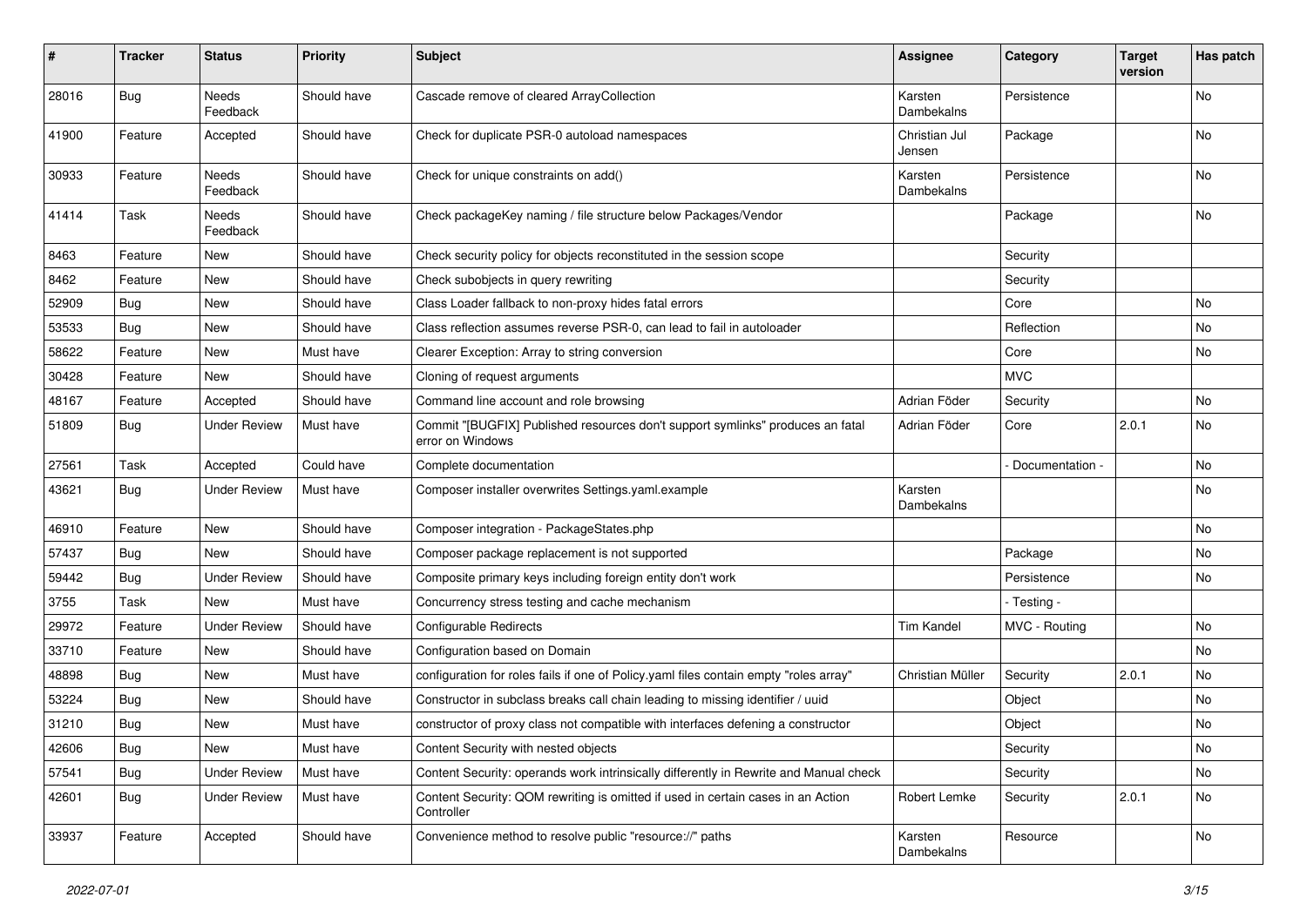| ∦     | <b>Tracker</b> | <b>Status</b>       | <b>Priority</b> | <b>Subject</b>                                                                                       | Assignee              | Category         | <b>Target</b><br>version | Has patch |
|-------|----------------|---------------------|-----------------|------------------------------------------------------------------------------------------------------|-----------------------|------------------|--------------------------|-----------|
| 56573 | Bug            | <b>New</b>          | Should have     | Converting by Flow\Identity                                                                          |                       | Persistence      |                          | <b>No</b> |
| 41148 | <b>Bug</b>     | <b>New</b>          | Must have       | Converting of ValueObjects                                                                           |                       |                  |                          | <b>No</b> |
| 47073 | Bug            | <b>New</b>          | Must have       | Cookie causes Error after Update                                                                     |                       | Http             |                          | <b>No</b> |
| 65684 | Bug            | <b>New</b>          | Should have     | Could not acquire lock for ClassLoader cache creation                                                | Sebastian Heuer       |                  |                          | <b>No</b> |
| 3580  | Feature        | <b>New</b>          | Must have       | Create an administration panel for the FLOW3 Development context                                     |                       | <b>MVC</b>       |                          |           |
| 27798 | <b>Bug</b>     | Accepted            | Must have       | CSRF protection not working for forms in a plugin                                                    |                       | Security         | 2.0.1                    | <b>No</b> |
| 46066 | Bug            | <b>New</b>          | Should have     | Currency formatter uses wrong format for ISO 4217 currency codes                                     |                       | 118n             |                          | <b>No</b> |
| 51286 | Task           | <b>New</b>          | Should have     | Custom error views should introduce a controller context somehow                                     |                       |                  |                          | <b>No</b> |
| 49806 | Task           | Accepted            | Should have     | Date formatting should care about the time zone                                                      | Adrian Föder          | 118 <sub>n</sub> |                          | <b>No</b> |
| 26986 | Feature        | Accepted            | Should have     | Debug toolbar                                                                                        | Christian Müller      |                  |                          | <b>No</b> |
| 44712 | Task           | Accepted            | Should have     | Decouple Argument-Building in the HTTP-Request-Constructor                                           |                       | Http             |                          | <b>No</b> |
| 51312 | Bug            | <b>New</b>          | Should have     | Default php error handler generates warning (when loading<br>TYPO3\Flow\Error\Exception class)       |                       | Core             | 2.0                      | <b>No</b> |
| 48430 | Bug            | <b>New</b>          | Should have     | Default validator-messages are not correctly formatted                                               |                       |                  |                          | <b>No</b> |
| 44244 | Bug            | <b>New</b>          | Should have     | defaultOrderings aren't applied on related objects                                                   |                       | Persistence      |                          | <b>No</b> |
| 35831 | Bug            | <b>New</b>          | Must have       | Deleting or unpublishing of a resource deletes all published symlinks<br>(Web/ Resources/Persistent) |                       |                  |                          | <b>No</b> |
| 29425 | Bug            | <b>New</b>          | Should have     | Deletion of a blog post with resources fails with FK constraint error                                |                       | Persistence      |                          |           |
| 5442  | Feature        | <b>New</b>          | Should have     | Destroy session / logout user on deleting an account                                                 | Andreas Förthner      | Security         |                          |           |
| 45611 | Bug            | <b>New</b>          | Could have      | Destruction of session after logout should be configurable                                           |                       | Security         |                          | <b>No</b> |
| 46823 | Task           | Accepted            | Should have     | Detect APC and APCu correctly                                                                        |                       | Cache            |                          | No        |
| 30890 | Feature        | Accepted            | Should have     | Developer Toolbar                                                                                    | Christian Müller      | <b>MVC</b>       |                          | <b>No</b> |
| 46425 | Task           | <b>Under Review</b> | Should have     | DI proxy classes use raw reflection instead of RelfectionService                                     | Christian Müller      | Core             | 2.0.1                    | <b>No</b> |
| 55831 | Feature        | <b>New</b>          | Should have     | Different scenarios for session settings                                                             |                       |                  |                          | <b>No</b> |
| 54146 | <b>Bug</b>     | <b>New</b>          | Should have     | Different sorting of arguments in ACL Patterns doesnt work                                           | Christian Müller      | Security         |                          | No        |
| 58408 | Task           | <b>New</b>          | Should have     | Disable manualy persisting                                                                           |                       |                  |                          | <b>No</b> |
| 37354 | Bug            | Accepted            | Should have     | Do not apply generateValueHash() and generateUuid() if custom identifier is used                     | Karsten<br>Dambekalns | Persistence      |                          | No        |
| 51188 | Bug            | <b>New</b>          | Should have     | Doctrine does not respect AOP-injected properties                                                    |                       | Persistence      |                          | No        |
| 51489 | Bug            | <b>New</b>          | -- undefined -- | Doctrine\Common\Annotations\AnnotationException thrown in file<br>AnnotationException.php            |                       | Annotations      |                          | No        |
| 42465 | Task           | <b>New</b>          | Should have     | Document i18n settings                                                                               |                       | Documentation    | 2.0.1                    | <b>No</b> |
| 44148 | <b>Bug</b>     | <b>New</b>          | Should have     | Documentation for executeCommand() needs clarification                                               |                       |                  | 2.0.1                    | No        |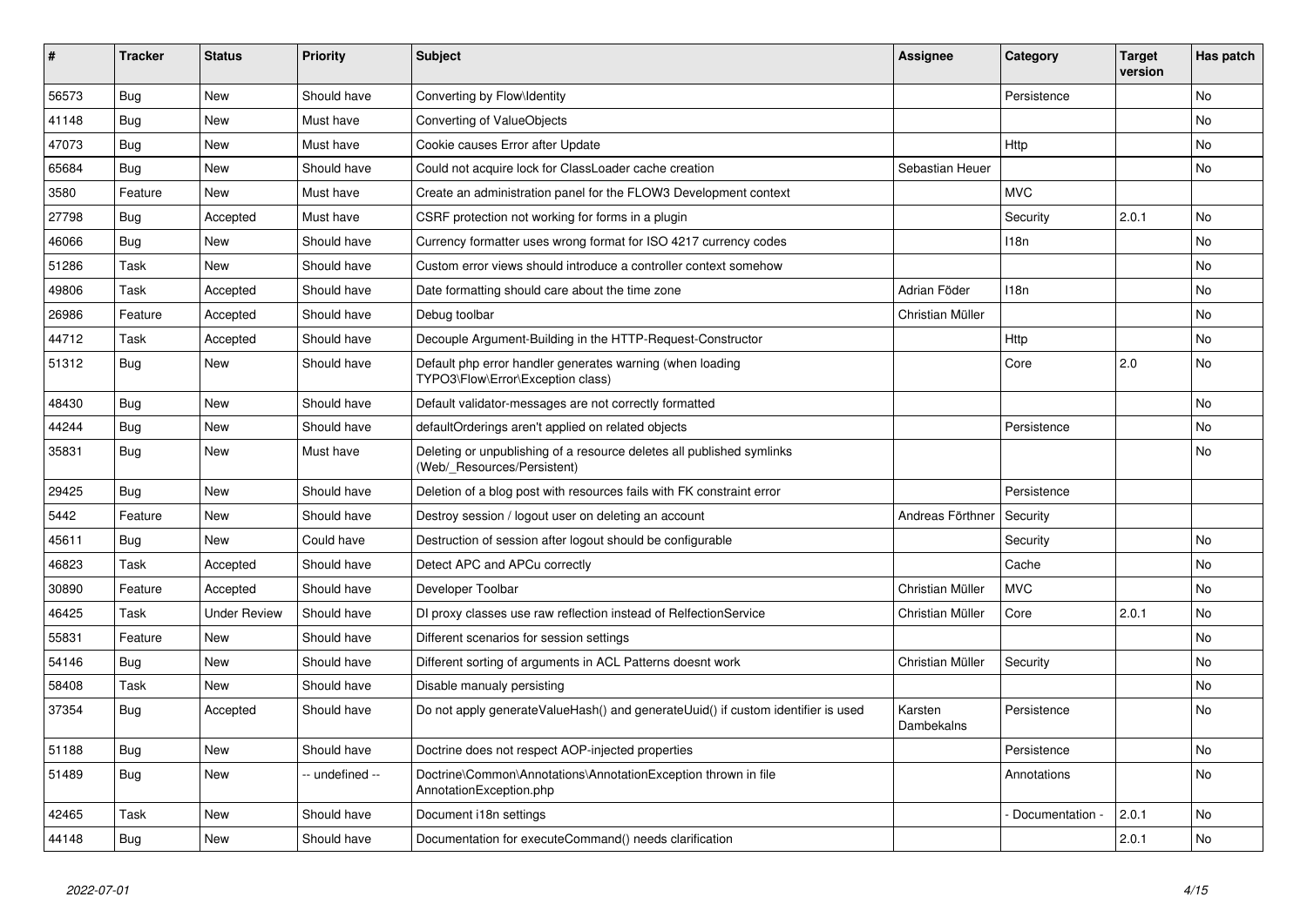| ∦     | <b>Tracker</b> | <b>Status</b>            | <b>Priority</b> | <b>Subject</b>                                                                                               | <b>Assignee</b>              | Category                  | <b>Target</b><br>version | Has patch |
|-------|----------------|--------------------------|-----------------|--------------------------------------------------------------------------------------------------------------|------------------------------|---------------------------|--------------------------|-----------|
| 40802 | <b>Bug</b>     | Accepted                 | Should have     | Documentation mistake (authentication)                                                                       | Karsten<br>Dambekalns        | Documentation -           | 1.1.1                    | No        |
| 50115 | Feature        | <b>Under Review</b>      | Must have       | During the policy loading, we need to take care if class exist                                               | Dominique Feyer              | Security                  |                          | Yes       |
| 35030 | Feature        | <b>Under Review</b>      | Should have     | Dynamic locale detection                                                                                     | Karsten<br>Dambekalns        | 118n                      |                          | No        |
| 49025 | Task           | <b>Under Review</b>      | Could have      | Dynamic locale detection / determination                                                                     | Adrian Föder                 | 118n                      | 2.1                      | <b>No</b> |
| 37212 | Feature        | Accepted                 | Must have       | Edge Side Includes (ESI)                                                                                     | Robert Lemke                 | Http                      |                          | No        |
| 46716 | <b>Bug</b>     | New                      | Must have       | Empty class names in Dependencylnjection proxy code when using Caches /<br>Factory-created dependencies      |                              | Object                    | 2.0.1                    | No        |
| 3587  | Feature        | <b>New</b>               | Could have      | Enforce validation rules for value objects already in constructor                                            |                              | Validation                |                          |           |
| 55870 | Feature        | New                      | Must have       | Enhance f:form.textfield or add a f:form.datefield VH with enhanced validation and<br>propertymapping        | Christian Müller             |                           |                          | No        |
| 53177 | Feature        | <b>New</b>               | Should have     | entity resource policy value support for `this`                                                              |                              | Security                  |                          | <b>No</b> |
| 47236 | <b>Bug</b>     | <b>Needs</b><br>Feedback | Should have     | Error at offset 6279 of 6338                                                                                 |                              |                           |                          | No        |
| 43967 | <b>Bug</b>     | New                      | Should have     | Error in evaluating orphanRemoval in Flow Annotation driver                                                  |                              | Persistence               |                          | No        |
| 48873 | <b>Bug</b>     | New                      | Should have     | Error when calling resourceManager->deleteResource on unpublished Resource                                   |                              | Error Handler<br>Report - |                          | No        |
| 37831 | Task           | <b>New</b>               | Could have      | Evaluate using PHP 5.4's internal web server for Functional Testing                                          |                              | - Testing -               |                          | <b>No</b> |
| 45640 | <b>Bug</b>     | New                      | Could have      | Every relation is set to cascade=all if the related entity is no aggregate root                              |                              | Persistence               |                          | No        |
| 40410 | <b>Bug</b>     | Needs<br>Feedback        | Should have     | Exception when using Apc, Memcached of Redis cache backend for reflection status<br>and object configuration | Karsten<br><b>Dambekalns</b> | Cache                     |                          | No        |
| 33024 | <b>Bug</b>     | Accepted                 | Must have       | Exception when validating a float in a Model with the Number validator                                       | Karsten<br>Dambekalns        | 118n                      |                          | No        |
| 52945 | <b>Bug</b>     | New                      | Should have     | Excluded classes should only be excluded from reflection but still autoloaded                                |                              |                           |                          | <b>No</b> |
| 32607 | Feature        | Needs<br>Feedback        | Should have     | Export localized strings for JS consumption                                                                  | Karsten<br>Dambekalns        | 118n                      |                          | No        |
| 53262 | <b>Bug</b>     | New                      | Should have     | FileBakend have some race condition                                                                          | Dominique Feyer              | Cache                     |                          | Yes       |
| 55306 | <b>Bug</b>     | <b>Under Review</b>      | Should have     | Filenames should not exceed 255 characters                                                                   | Christian Müller             |                           |                          | No        |
| 43192 | <b>Bug</b>     | Accepted                 | Should have     | findByIdentifier() for non-persisted objects not working for custom identifier properties                    | Karsten<br>Dambekalns        | Persistence               |                          | No        |
| 36510 | Feature        | New                      | Should have     | Firewall Redirect?                                                                                           |                              |                           |                          | No        |
| 58975 | <b>Bug</b>     | New                      | Must have       | Fix command for Linux in Qucikstart documentation                                                            |                              | - Documentation -         |                          | No        |
| 56856 | <b>Bug</b>     | <b>Under Review</b>      | Must have       | Fix StandardView Template                                                                                    |                              |                           |                          | No        |
| 59366 | <b>Bug</b>     | <b>Under Review</b>      | Should have     | fix* lifecycle callbacks should not be registered for unproxied entities                                     |                              | Persistence               |                          | No        |
| 55937 | <b>Bug</b>     | New                      | Must have       | FlashMessage queue is lost                                                                                   |                              | Session                   |                          | No        |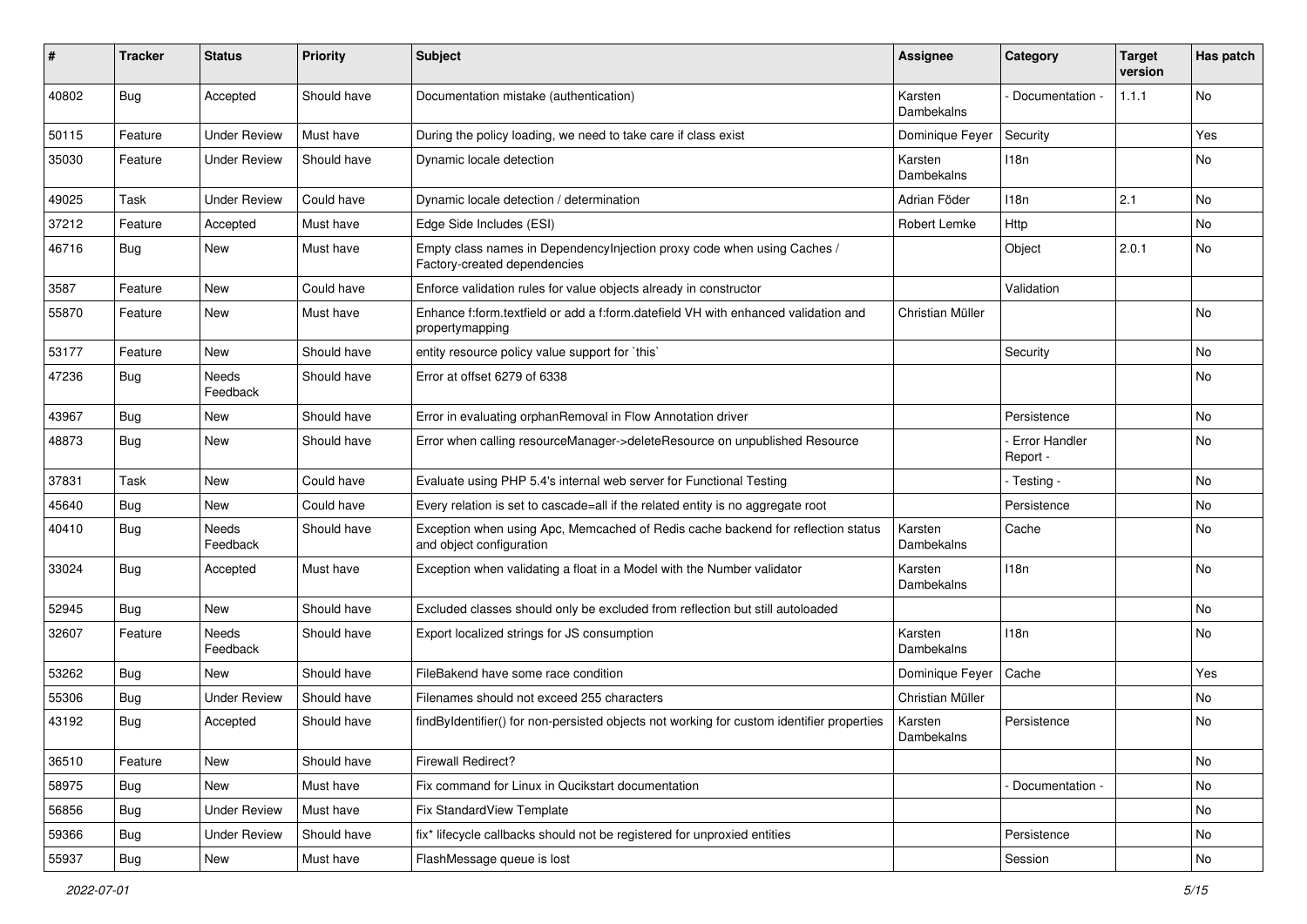| #     | <b>Tracker</b>   | <b>Status</b>       | <b>Priority</b> | <b>Subject</b>                                                                                | <b>Assignee</b>       | Category      | <b>Target</b><br>version | Has patch |
|-------|------------------|---------------------|-----------------|-----------------------------------------------------------------------------------------------|-----------------------|---------------|--------------------------|-----------|
| 56544 | Bug              | <b>New</b>          | Must have       | FLOW Exception on tar package inclusion via composer                                          |                       | Core          |                          | <b>No</b> |
| 32574 | Bug              | Accepted            | Should have     | FLOW3 enters fork bombs when using cgi-fcgi vs cli                                            | Karsten<br>Dambekalns | Core          |                          | <b>No</b> |
| 3306  | Feature          | Accepted            | Should have     | Flush routes cache automatically on class file modifications                                  | Robert Lemke          | <b>MVC</b>    |                          |           |
| 30424 | Bug              | <b>New</b>          | Must have       | Forward object arguments with changes                                                         |                       | <b>MVC</b>    |                          |           |
| 58193 | <b>Bug</b>       | <b>Under Review</b> | Should have     | Forward-port changelogs to master branch                                                      | Karsten<br>Dambekalns |               |                          | <b>No</b> |
| 47487 | Bug              | New                 | Should have     | Functional test classes in package without classes are not compiled                           |                       | Core          | 2.0.1                    | <b>No</b> |
| 31002 | Bug              | <b>New</b>          | Should have     | Generated __sleep method handles static properties as members.                                |                       | Reflection    |                          |           |
| 37352 | Bug              | <b>Under Review</b> | Must have       | generateValueHash() should use getIdentifierByObject()                                        | Karsten<br>Dambekalns | Persistence   |                          | <b>No</b> |
| 46010 | Bug              | <b>New</b>          | Should have     | Generating a DiscriminatorMap with base class in different namespace does not work            |                       | Persistence   |                          | No        |
| 47429 | <b>Bug</b>       | <b>New</b>          | Should have     | Global policy files no longer allowed                                                         |                       | Security      |                          | <b>No</b> |
| 56602 | Major<br>Feature | <b>New</b>          | Should have     | Handling Of Multi Identity Entities                                                           |                       | Persistence   |                          | <b>No</b> |
| 58184 | Major<br>Feature | <b>New</b>          | Should have     | HTTP request argument building for different use cases                                        |                       | <b>Http</b>   |                          | No        |
| 36495 | Bug              | <b>New</b>          | Should have     | HTTP Response is sent before persistence preventing Exceptions to be displayed on<br>redirect |                       | Persistence   |                          | No        |
| 28136 | Feature          | <b>New</b>          | Should have     | <b>HTTP Semantics for Transactions and more</b>                                               |                       | Persistence   |                          | No        |
| 51763 | Bug              | <b>New</b>          | Should have     | HttpRequest always returns content of the current request                                     |                       | Http          |                          | No        |
| 59084 | <b>Bug</b>       | <b>New</b>          | Should have     | if 403 Exception show reason                                                                  |                       |               |                          | No        |
| 41533 | <b>Bug</b>       | Needs<br>Feedback   | Should have     | Ignored object-validation in editAction when redirecting back from updateAction               |                       |               |                          | No        |
| 48596 | Bug              | <b>Under Review</b> | Should have     | IgnoredTags configuration should be easier to configure from packages                         | Alexander Berl        | Configuration |                          | <b>No</b> |
| 32105 | Bug              | New                 | Must have       | IgnoreValidation ignored if ACL is set for this controller action                             |                       | Security      |                          | No        |
| 56639 | Feature          | <b>New</b>          | Must have       | Implement "getPrivateStorageUriByResource()" for recieving (image-) file URIs                 | Robert Lemke          |               | 2.x                      |           |
| 6602  | Feature          | New                 | Could have      | Implement after invocation handling                                                           | Andreas Förthner      | Security      |                          |           |
| 38065 | Feature          | <b>New</b>          | Must have       | Implement content security for DQL queries                                                    | Andreas Förthner      | Security      |                          | No        |
| 3621  | Feature          | New                 | Should have     | Implement dynamic firewall filter registration                                                | Andreas Förthner      | Security      |                          |           |
| 6178  | Feature          | <b>New</b>          | Should have     | Implement FileType and FileSize validators                                                    |                       | Validation    |                          |           |
| 35709 | Task             | <b>New</b>          | Should have     | Implement global Command aliases                                                              |                       | Cli           |                          | No        |
| 6712  | Feature          | Accepted            | Should have     | Implement mixin support                                                                       | Robert Lemke          | <b>AOP</b>    |                          |           |
| 32985 | Feature          | New                 | Should have     | Implement Processing Rules when merging numerically-indexed arrays                            |                       | Utility       |                          | No        |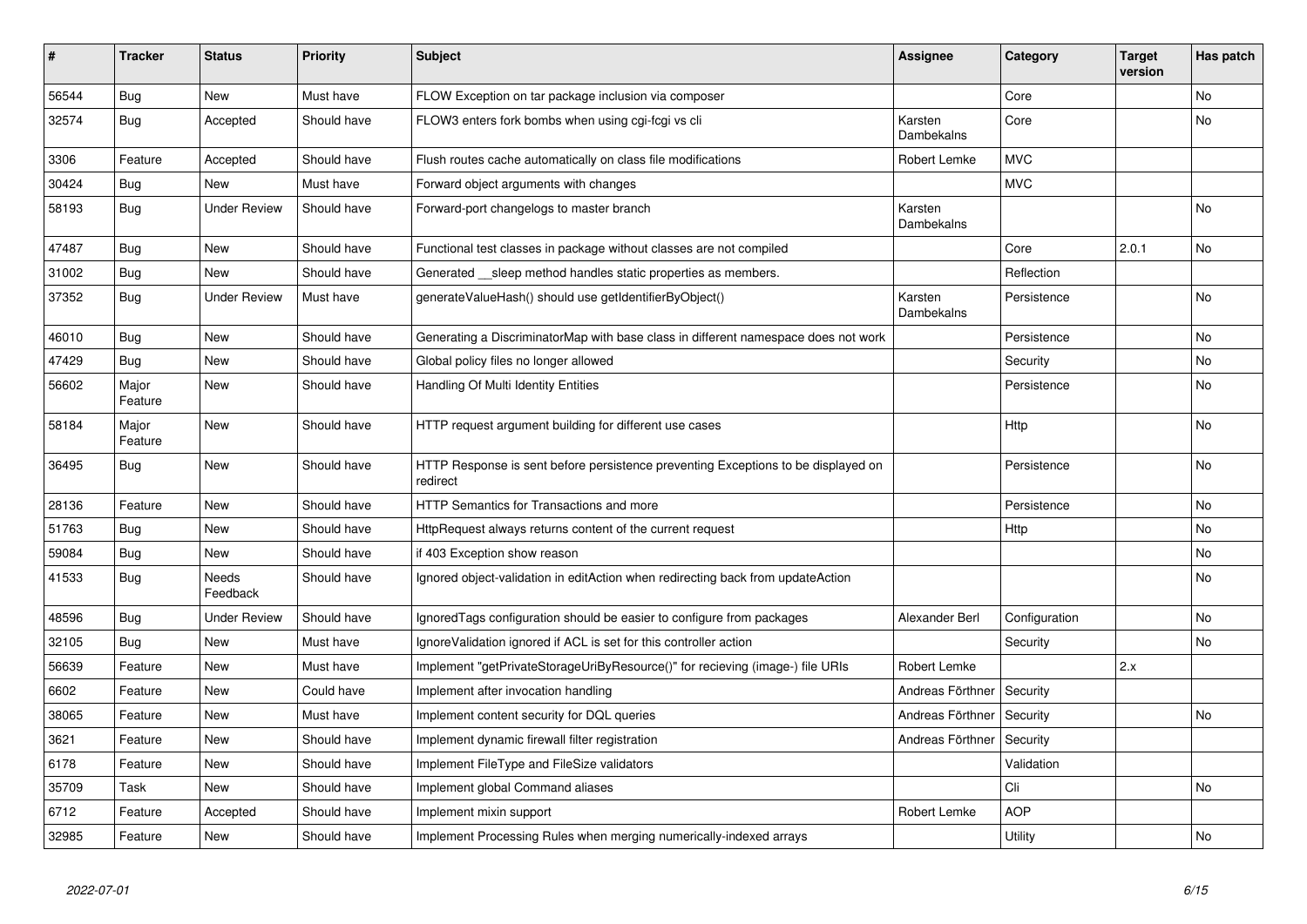| #     | <b>Tracker</b>   | <b>Status</b>       | <b>Priority</b> | <b>Subject</b>                                                                                        | <b>Assignee</b>             | Category         | Target<br>version | Has patch      |
|-------|------------------|---------------------|-----------------|-------------------------------------------------------------------------------------------------------|-----------------------------|------------------|-------------------|----------------|
| 33258 | Major<br>Feature | Accepted            | Should have     | Implement support for Assetic                                                                         |                             |                  |                   | No             |
| 3585  | Major<br>Feature | New                 | Should have     | Implement support for value objects                                                                   |                             |                  |                   | No             |
| 3619  | Feature          | <b>New</b>          | Should have     | Implement System Policy Support/System Security                                                       | Andreas Förthner            | Security         |                   |                |
| 46063 | Feature          | <b>New</b>          | Should have     | Implement username password provider with "remember me" persistent cookie                             | Christopher<br>Hlubek       | Security         |                   | <b>No</b>      |
| 47950 | Bug              | <b>New</b>          | Should have     | import of remote resources                                                                            |                             | Resource         | 2.0.1             | N <sub>o</sub> |
| 46120 | Bug              | <b>New</b>          | Must have       | Important step missing in the installation chapter                                                    |                             | Documentation -  |                   | N <sub>o</sub> |
| 50382 | Task             | <b>New</b>          | Should have     | Impossible to use arguments in CLI that are added by overriding<br>initializeCommandMethodArguments() |                             | Command          |                   | No             |
| 41832 | Task             | New                 | Should have     | Improve error handling for incompatible packages                                                      | Christian Jul<br>Jensen     | Package          |                   | No             |
| 46009 | Task             | <b>New</b>          | Should have     | Improve error message for missing class in Flow annotation driver                                     |                             | Persistence      |                   | <b>No</b>      |
| 36840 | Task             | Accepted            | Should have     | Improve exception for wrong locales                                                                   | Karsten<br>Dambekalns       | 118 <sub>n</sub> |                   | No             |
| 58773 | Bug              | Accepted            | Should have     | Improve NoMatchingRouteException                                                                      | <b>Bastian</b><br>Waidelich | MVC - Routing    |                   | <b>No</b>      |
| 35970 | Task             | New                 | Should have     | Improve performance of Utility/Arrays::integerExplode by using array map                              |                             |                  |                   | No             |
| 51811 | <b>Bug</b>       | <b>New</b>          | Should have     | Improve session handle when the authenticated account is removed from persitance                      | Dominique Feyer             |                  |                   | Yes            |
| 51530 | Task             | New                 | Should have     | Improve speed of Files::readDirectoryRecursively using RecursiveDirectoryIterator?                    |                             |                  |                   | No             |
| 43541 | Bug              | New                 | Should have     | Incomplete classes path detection for PSR-0                                                           |                             | Core             | 2.0.1             | No             |
| 37372 | Feature          | Accepted            | Should have     | Inheritance in ORM should be configured automatically                                                 | Karsten<br>Dambekalns       | Persistence      |                   | No             |
| 37571 | <b>Bug</b>       | <b>New</b>          | Must have       | Inherited proxies fail when implementing __clone                                                      |                             | <b>AOP</b>       |                   | No             |
| 58494 | <b>Bug</b>       | Needs<br>Feedback   | Must have       | Inifinite redirects if index.php presents in URI                                                      | Bastian<br>Waidelich        | MVC - Routing    |                   | No.            |
| 41807 | Task             | <b>Under Review</b> | Should have     | Initialize the eventmanager in the EntityManagerInterface                                             |                             | Persistence      |                   | No             |
| 27088 | Bug              | On Hold             | Should have     | initializeObject() is called too early when reconstructing entities                                   |                             | Object           |                   | No             |
| 33293 | Bug              | <b>New</b>          | Should have     | Injection to private variable results in injection of the the wrong class                             |                             |                  |                   | No             |
| 57450 | <b>Bug</b>       | <b>New</b>          | Should have     | International E-Mail addresses (umlauts, etc.) are not validated correctly                            |                             | Validation       |                   | No             |
| 6601  | Task             | On Hold             | Could have      | Introduce a new roles definition syntax including runtime constraints                                 | Andreas Förthner            | Security         |                   |                |
| 48409 | Feature          | <b>New</b>          | Could have      | Introduce new Annotation "Slot" for wiring signal and slots                                           |                             | SignalSlot       |                   | No             |
| 27045 | <b>Bug</b>       | <b>New</b>          | Should have     | Introduced properties are not available in the reflection service during a compile run                |                             | <b>AOP</b>       |                   |                |
| 57815 | <b>Bug</b>       | <b>New</b>          | Should have     | Invalid resources are saved in the persistent resources folder                                        |                             | Resource         |                   | No             |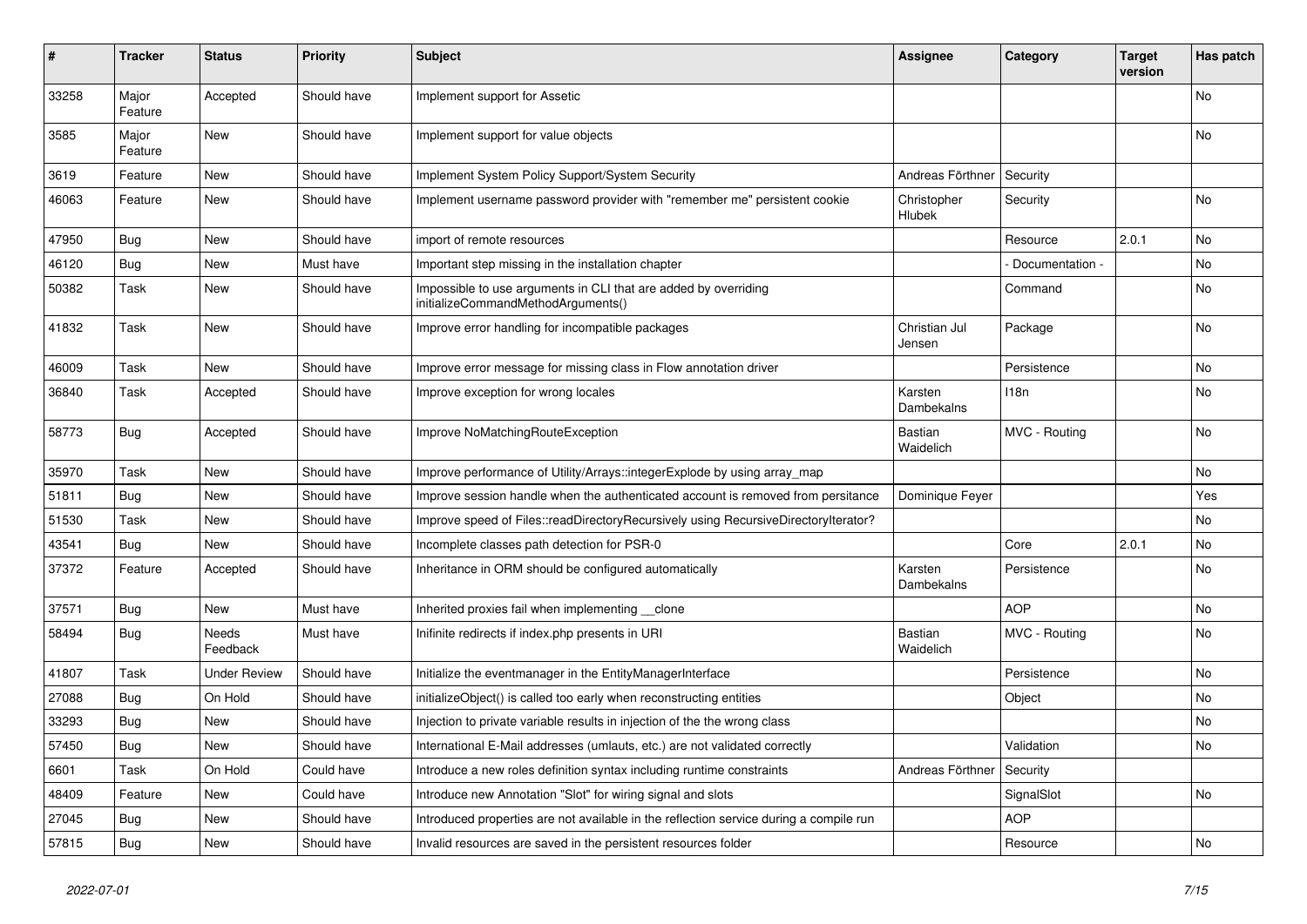| ∦     | <b>Tracker</b> | <b>Status</b>       | <b>Priority</b> | <b>Subject</b>                                                                                    | <b>Assignee</b>       | Category        | <b>Target</b><br>version | Has patch |
|-------|----------------|---------------------|-----------------|---------------------------------------------------------------------------------------------------|-----------------------|-----------------|--------------------------|-----------|
| 35083 | <b>Bug</b>     | New                 | Should have     | involving SecurityContext in Widget's __wakeup situation leads to an exception                    |                       | Object          |                          | No        |
| 32425 | <b>Bug</b>     | Accepted            | Must have       | IpAddressRange methods not completly implemented                                                  | Karsten<br>Dambekalns | Security        |                          | Yes       |
| 51972 | <b>Bug</b>     | New                 | Should have     | Joins for every deep property constraint make cartesian selection                                 | Adrian Föder          |                 |                          | Yes       |
| 54037 | Feature        | <b>Under Review</b> | Should have     | JsonView accepts encoding options                                                                 |                       | <b>MVC</b>      |                          | No        |
| 48532 | <b>Bug</b>     | <b>Under Review</b> | Should have     | JsonView Configuration behaves differently for arrays and objects                                 | Alexander Berl        | <b>MVC</b>      |                          | <b>No</b> |
| 34404 | <b>Bug</b>     | New                 | Should have     | JsonView transformObject does not respect descendAll configuration                                |                       |                 |                          | No        |
| 50869 | <b>Bug</b>     | New                 | Could have      | key() invoked on object                                                                           |                       |                 |                          | No        |
| 32294 | Feature        | New                 | Should have     | Lazy initialization of loggers                                                                    |                       |                 |                          | No        |
| 9861  | Feature        | Needs<br>Feedback   | Should have     | Leave logging up and running as long as possible                                                  |                       | Log             |                          | No        |
| 35783 | Feature        | New                 | Should have     | Lifecycle method after property mapping                                                           |                       | Object          |                          | <b>No</b> |
| 60095 | Feature        | <b>Under Review</b> | Should have     | LockManager's LockHoldingStackPage should be configurable                                         |                       | Configuration   |                          | No        |
| 46097 | <b>Bug</b>     | New                 | Must have       | Logged in user gets session of an other logged in user                                            | Robert Lemke          | Session         |                          | No        |
| 44563 | Feature        | New                 | Should have     | Logged in users via HTTP Basic always get re-authenticated                                        |                       | Security        |                          | No        |
| 47859 | Task           | Accepted            | Should have     | Logging: Do not log all decisions in \TYPO3\Flow\Security\Aspect\LoggingAspect                    | Robert Lemke          | Security        |                          | No        |
| 34816 | Feature        | New                 | Should have     | Long text encryption                                                                              |                       | Security        |                          | No        |
| 47191 | Feature        | <b>Under Review</b> | Should have     | Make (property) Validators aware of parent class and the property they belong to                  |                       | Validation      |                          | No        |
| 44375 | Task           | Accepted            | Should have     | Make all persistence reads go through repositories                                                | Karsten<br>Dambekalns | Persistence     |                          | No        |
| 37373 | Feature        | <b>Under Review</b> | Should have     | Make annotation overrides / "injection" via Objects.yaml possible                                 | Marc Neuhaus          | Configuration   |                          | No        |
| 33069 | Task           | New                 | Should have     | Make command output sparse, implement generic verbose switch                                      |                       | Command         |                          | No        |
| 47075 | Feature        | New                 | Should have     | Make Exception more meaningful                                                                    |                       | Resource        |                          | No        |
| 36715 | Feature        | Accepted            | Should have     | Make simultaneous use of multiple persistence backends possible                                   | Karsten<br>Dambekalns | Persistence     |                          | No        |
| 45103 | Feature        | New                 | Should have     | Make static resource URI generation available outside of Fluid                                    |                       | Resource        |                          | No        |
| 44123 | Feature        | New                 | Should have     | Make the "Flow requires the PHP setting "date.timezone"" error more beautiful                     |                       |                 |                          | No        |
| 47456 | Feature        | New                 | Should have     | ManyToOne and OneToOne Relations of Objects passed as Action Argument are<br>loaded automatically |                       | Validation      |                          | No        |
| 44542 | Task           | New                 | Should have     | Mention the risk of requestPatterns regarding foreign package's SecurityContext<br>usage          | Adrian Föder          | Documentation - |                          | No        |
| 59244 | Feature        | New                 | Should have     | Message or Container needs context                                                                |                       |                 |                          | No        |
| 41029 | <b>Bug</b>     | Accepted            | Should have     | Method security is also evaluating abstract classes                                               | Karsten<br>Dambekalns | Security        |                          | No        |
| 49373 | Bug            | New                 | Must have       | Methods policy with key "Controllers" is ignored                                                  |                       | Security        |                          | No        |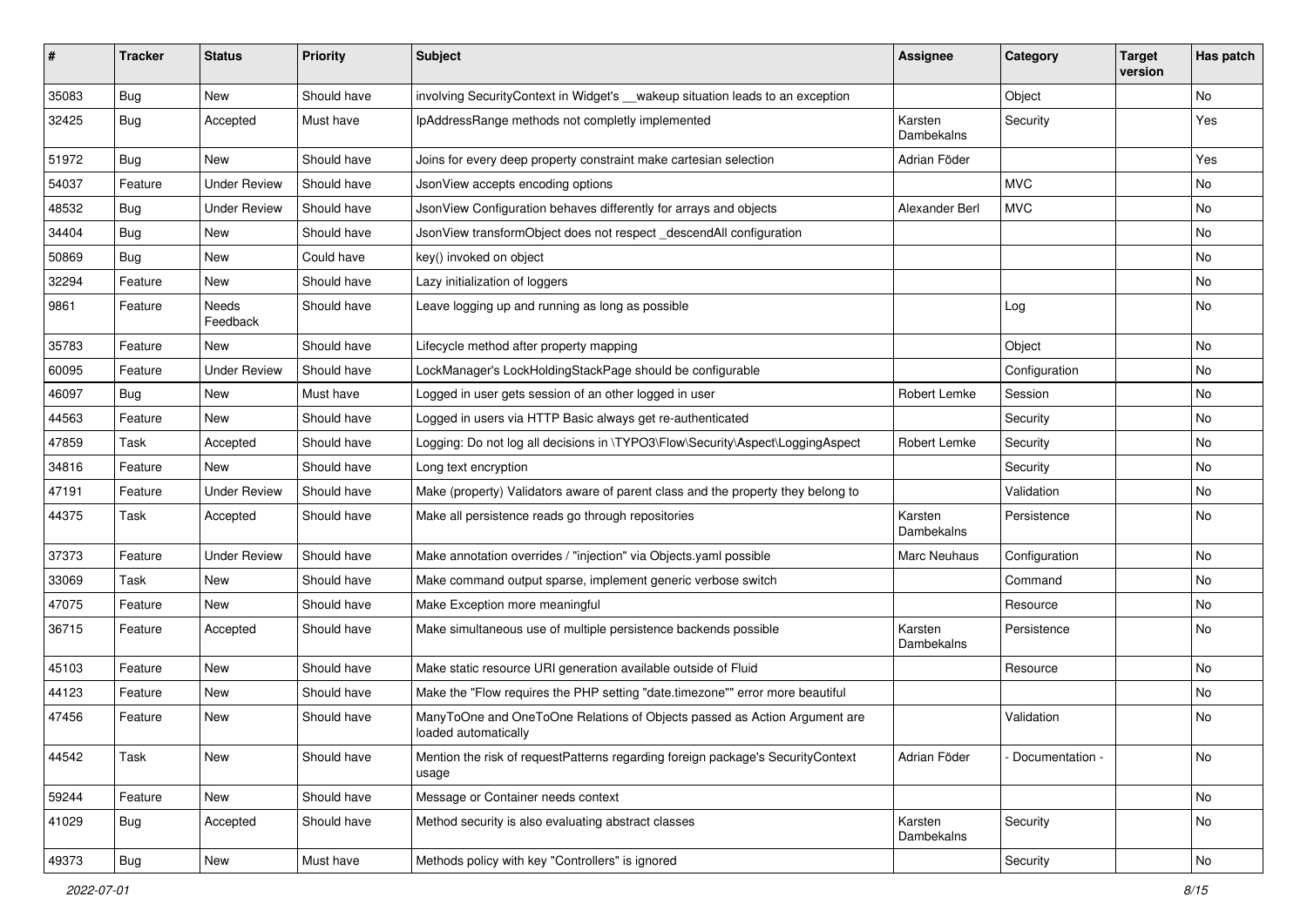| #     | <b>Tracker</b> | <b>Status</b>            | <b>Priority</b> | <b>Subject</b>                                                               | <b>Assignee</b>       | Category                    | <b>Target</b><br>version | Has patch |
|-------|----------------|--------------------------|-----------------|------------------------------------------------------------------------------|-----------------------|-----------------------------|--------------------------|-----------|
| 52014 | Bug            | New                      | Should have     | Migration makes fields NOT NULL even though not true                         |                       | Persistence                 |                          | No        |
| 39609 | Feature        | Accepted                 | Should have     | <b>Migration Version</b>                                                     | Karsten<br>Dambekalns | Migrations -                |                          | No        |
| 43190 | <b>Bug</b>     | Accepted                 | Should have     | Misleading exception message for incompatible database structure             | Karsten<br>Dambekalns | Persistence                 | 2.0.1                    | No        |
| 57972 | Bug            | New                      | Should have     | Missing @ManyToOne in example for resource                                   |                       | Documentation -             |                          | <b>No</b> |
| 38004 | Bug            | Accepted                 | Should have     | Missing CheatSheet folder for Getting Started manual                         | Karsten<br>Dambekalns | Documentation -             | 1.1.1                    | No        |
| 40555 | Feature        | Accepted                 | Must have       | Missing command arguments parameter in Core\Booting\Scripts::executeCommand( | Karsten<br>Dambekalns | Core                        |                          | Yes       |
| 48296 | Task           | <b>Needs</b><br>Feedback | Should have     | Missing method in ExceptionHandlerInterface                                  |                       |                             |                          | No        |
| 54458 | Bug            | New                      | Should have     | Missing Version Number in packages                                           |                       | Package                     |                          | <b>No</b> |
| 35781 | Feature        | New                      | Should have     | Model validation                                                             |                       | Validation                  |                          | No        |
| 40824 | Bug            | <b>Needs</b><br>Feedback | Should have     | Modified action controller methods not detected properly                     | Andreas Förthner      |                             |                          | No        |
| 53620 | Bug            | New                      | Should have     | Move Classes/TYPO3/Flow/Composer to own Package                              |                       | Package                     |                          | No        |
| 44396 | Task           | Accepted                 | Should have     | Move Doctrine ORM integration onto own namespace                             | Karsten<br>Dambekalns | Persistence                 |                          | No        |
| 59322 | <b>Bug</b>     | New                      | Should have     | Mssing field exception should show missing migrations as well                |                       | Persistence                 |                          | No        |
| 26745 | Feature        | New                      | Should have     | MVC should know about entities lying in the session                          |                       | MVC.                        |                          | No        |
| 58894 | <b>Bug</b>     | New                      | Must have       | MySQL max key length exceeded during Neos setup                              |                       | - Error Handler<br>Report - | 2.x                      | No        |
| 31262 | Feature        | New                      | Should have     | Named arguments in Objects.yaml for constructor arguments                    |                       | Object                      |                          | No        |
| 40283 | Bug            | New                      | Should have     | New constructor in grandparent class not called                              |                       | Object                      |                          | <b>No</b> |
| 30425 | <b>Bug</b>     | New                      | Should have     | New methods are not updated in Policies during Development                   |                       | Security                    |                          |           |
| 54451 | <b>Bug</b>     | New                      | Must have       | No functionality at Apache environments with suexec                          |                       |                             |                          | No        |
| 33078 | Bug            | New                      | Should have     | No Redirect to Login                                                         |                       | Security                    |                          | No        |
| 34674 | Feature        | Accepted                 | Should have     | NotFoundView is not injected in ActionController                             | Robert Lemke          | <b>MVC</b>                  |                          | No        |
| 49566 | <b>Bug</b>     | New                      | Should have     | NULL source values are not handled correctly                                 | Adrian Föder          | Property                    |                          | No        |
| 37302 | <b>Bug</b>     | Needs<br>Feedback        | Should have     | NumberValidator                                                              | Carsten Bleicker      | Validation                  |                          | No        |
| 49372 | <b>Bug</b>     | New                      | Should have     | ObjectConverter ignores implemented interface when mapping subtype           |                       |                             |                          | No        |
| 47331 | <b>Bug</b>     | Accepted                 | Must have       | ObjectManager shutdown with Dependency Injection Proxy causes fatal errors   |                       | Object                      | 2.0.1                    | No        |
| 13559 | <b>Bug</b>     | Accepted                 | Should have     | ObjectSerializer failes with persistent objects within arrays                | Karsten<br>Dambekalns | Persistence                 |                          | No        |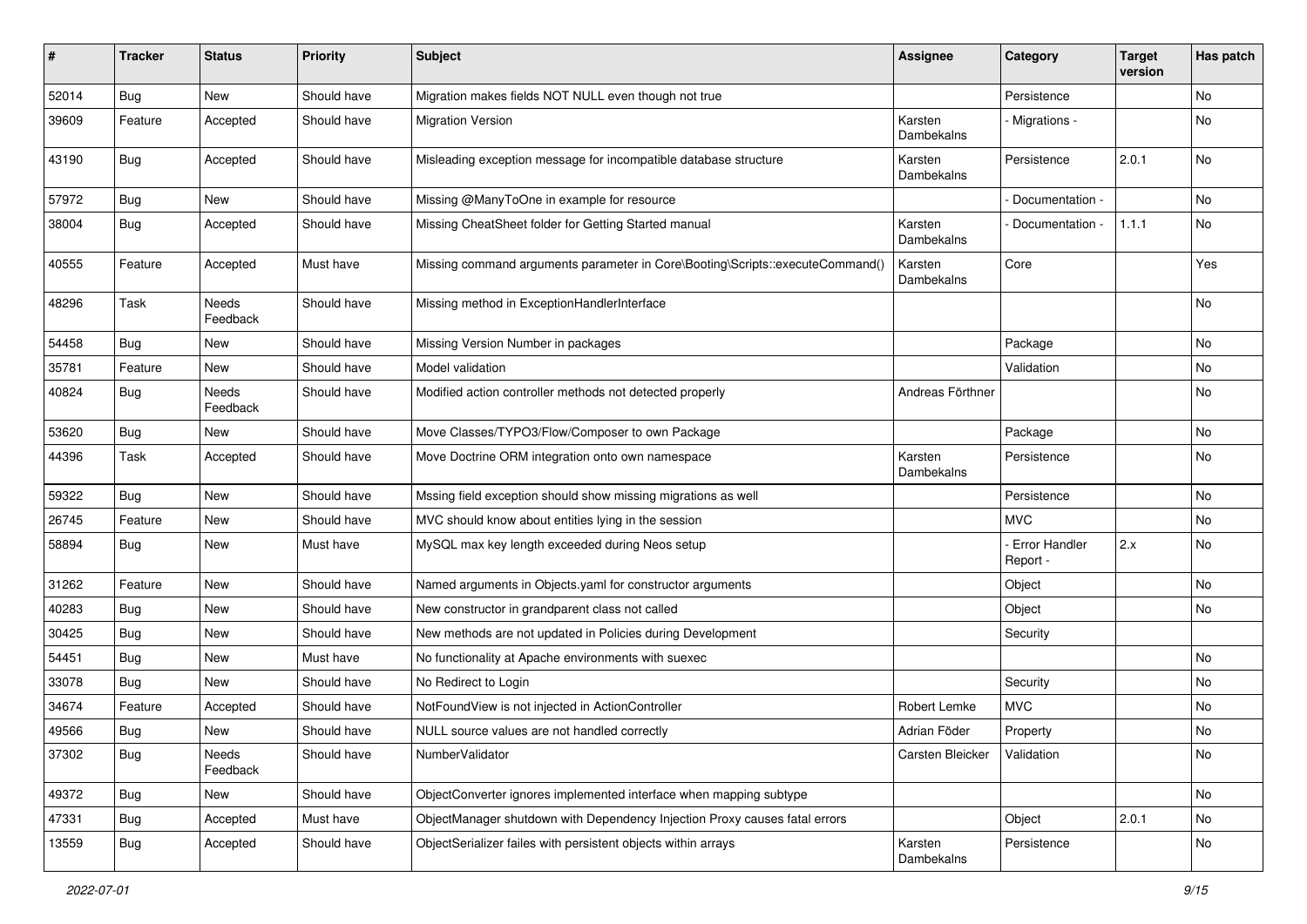| ∦     | <b>Tracker</b> | <b>Status</b>            | <b>Priority</b> | <b>Subject</b>                                                                                              | <b>Assignee</b>        | Category        | <b>Target</b><br>version | Has patch |
|-------|----------------|--------------------------|-----------------|-------------------------------------------------------------------------------------------------------------|------------------------|-----------------|--------------------------|-----------|
| 56036 | Feature        | New                      | Should have     | Optimize autoloading                                                                                        |                        |                 |                          | No        |
| 56486 | Feature        | New                      | Should have     | Optimize the ObjectManager for performance                                                                  |                        |                 |                          | No        |
| 46974 | <b>Bug</b>     | Accepted                 | Should have     | Original and Proxy class in one file makes it difficult to reach 100% code coverage for<br>functional tests | Christian Müller       | Object          |                          | No        |
| 36804 | Bug            | <b>New</b>               | Should have     | Orphaned entities within aggregates are not removed                                                         |                        | Persistence     |                          | No        |
| 51847 | <b>Bug</b>     | New                      | Should have     | Overiding controller actions with other required parameter sets results in fatal error.                     |                        | Reflection      | 2.x                      | No        |
| 58927 | <b>Bug</b>     | New                      | Should have     | Overlapping ressouce definitions in Policy yaml resolved incorrectly                                        |                        | Security        | 2.1                      | No        |
| 30418 | Feature        | New                      | Should have     | Package bootstrapping following dependencies                                                                |                        | Core            |                          |           |
| 5774  | Feature        | New                      | Should have     | Package Manager should clear all cache entries tagged with %PACKAGE%                                        |                        | Package         |                          |           |
| 45386 | <b>Bug</b>     | New                      | Could have      | Package::buildArrayOfClassFiles tries to determine class names from file paths                              |                        |                 |                          | No        |
| 54549 | <b>Bug</b>     | New                      | Must have       | PackageManager::createPackage is incompatible to PackageManagerInterface                                    |                        |                 |                          | No        |
| 27721 | Bug            | <b>Needs</b><br>Feedback | Should have     | Permissions of uploaded resources not correct                                                               | Karsten<br>Dambekalns  | Resource        |                          | No        |
| 57374 | Bug            | New                      | Should have     | Persisted entities saved in session are not resolved                                                        |                        | Session         | 2.x                      | No        |
| 56601 | <b>Bug</b>     | <b>Under Review</b>      | Must have       | PersistenceManager wrong handling of ORM\ld                                                                 |                        |                 |                          | No        |
| 45669 | <b>Bug</b>     | New                      | Should have     | PersistentObjectConverter does not convert ValueObjects by __identity                                       |                        |                 |                          | No        |
| 52185 | Bug            | New                      | Could have      | PositionalArraySorter should detect recursive dependencies                                                  |                        | Utility         |                          | No        |
| 28052 | Feature        | On Hold                  | Should have     | Possibility to enable or disable accounts                                                                   | Julian Kleinhans       | Security        |                          | No        |
| 48862 | Feature        | New                      | Should have     | Possibility to exclude package from file monitoring                                                         |                        | Monitor         |                          | No        |
| 31484 | Feature        | Needs<br>Feedback        | Could have      | possibility to modify inner workings of proxy class builder                                                 |                        |                 |                          | No        |
| 9968  | Feature        | New                      | Should have     | Promote security publishing configuration automatically when persisting models                              | Andreas Förthner       | Security        |                          |           |
| 38038 | Task           | Accepted                 | Should have     | Proofread FLOW3 manual                                                                                      | Ryan J. Peterson       | Documentation - |                          | No        |
| 56107 | <b>Bug</b>     | New                      | Should have     | Property mapping configuration only supports one wildcard at a time                                         |                        | Property        |                          | No        |
| 34134 | Bug            | Needs<br>Feedback        | Should have     | PropertyMapper throws unnecessary exception                                                                 | Christian Müller       | Property        |                          | Yes       |
| 50342 | <b>Bug</b>     | New                      | Could have      | PropertyMapper: Use of interface method before implementation check                                         |                        |                 |                          | No        |
| 37292 | Bug            | <b>Under Review</b>      | Should have     | PropertyMappingConfiguration::mapUnknownProperties is not passed down to<br>Subconfiguration                | Sebastian<br>Kurfuerst | Property        |                          | Yes       |
| 29202 | Task           | New                      | Should have     | Provide a Cherokee Server Configuration for FLOW3                                                           |                        | Documentation - |                          |           |
| 8923  | Task           | <b>Under Review</b>      | Could have      | Provide a Nginx Server Configuration for FLOW3                                                              | Christian Müller       | Documentation - | 1.1.1                    | No        |
| 6603  | Feature        | New                      | Must have       | Provide a policy management API                                                                             | Andreas Förthner       | Security        |                          |           |
| 28074 | Feature        | Needs<br>Feedback        | Should have     | Provide a shell script that installs Phoenix or FLOW3 from git                                              | Markus Bucher          |                 |                          | No        |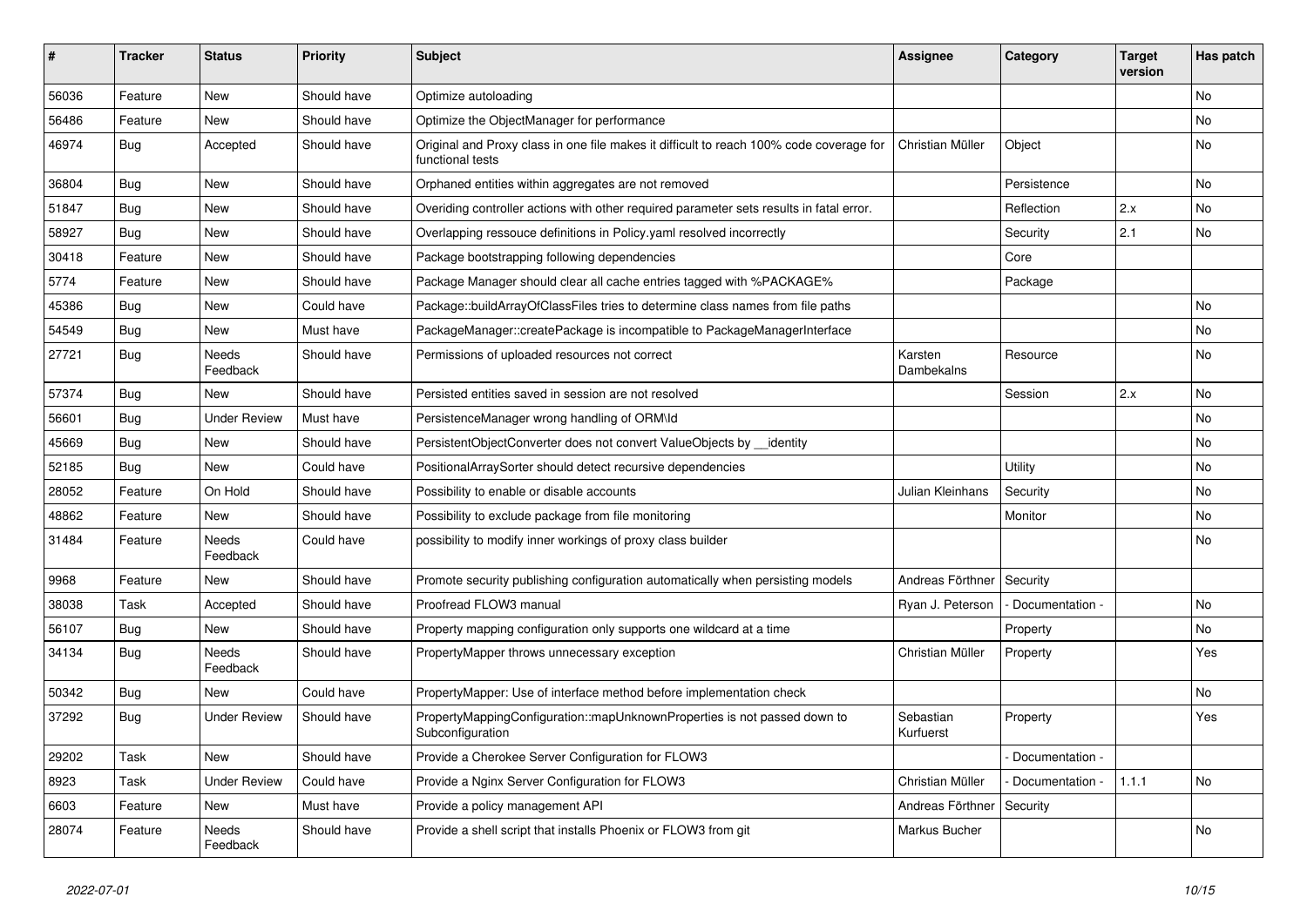| $\pmb{\#}$ | <b>Tracker</b> | <b>Status</b>       | <b>Priority</b> | <b>Subject</b>                                                                                                                                          | <b>Assignee</b>        | Category    | <b>Target</b><br>version | Has patch |
|------------|----------------|---------------------|-----------------|---------------------------------------------------------------------------------------------------------------------------------------------------------|------------------------|-------------|--------------------------|-----------|
| 52590      | Feature        | <b>New</b>          | Should have     | Provide a way to get the Doctrine QueryBuilder                                                                                                          |                        |             |                          | <b>No</b> |
| 29258      | Feature        | Needs<br>Feedback   | Should have     | Provide a way to override classes by environment                                                                                                        |                        |             |                          | No        |
| 2817       | Feature        | Needs<br>Feedback   | Should have     | Provide safeguard for preventing multiple submits of a form                                                                                             |                        | <b>MVC</b>  |                          | No        |
| 29476      | Feature        | New                 | Should have     | Provider rendering time and query count for request                                                                                                     |                        |             |                          |           |
| 34879      | <b>Bug</b>     | Accepted            | Must have       | Proxied object is not update()able                                                                                                                      | Karsten<br>Dambekalns  | Persistence |                          | No        |
| 42101      | <b>Bug</b>     | New                 | Must have       | Proxyclasses are not rebuild in Development context unless cache is empty                                                                               |                        | Object      | 2.0.1                    | No        |
| 9537       | Feature        | New                 | Should have     | Query criterions should be able to compare whole objects                                                                                                |                        | Persistence |                          |           |
| 44738      | Feature        | New                 | Must have       | Re-Validation of argument's custom validators                                                                                                           |                        | Validation  |                          | No        |
| 36634      | Bug            | New                 | Should have     | Reconstituted entities do not have their properties set when initializeObject() is called                                                               |                        |             |                          | No        |
| 36633      | <b>Bug</b>     | New                 | Should have     | Reconstituted entities should not have the FLOW3_Persistence_clone property set                                                                         |                        |             |                          | No        |
| 43947      | <b>Bug</b>     | <b>New</b>          | Should have     | Redirect to login after Session timeout                                                                                                                 |                        |             |                          | <b>No</b> |
| 36509      | Feature        | New                 | Should have     | redirectToUri to an uri with acl forces a 403 because of missing csrf token.                                                                            |                        |             |                          | No        |
| 25907      | Task           | New                 | Should have     | Referrer should only contain the URI of the previous request                                                                                            |                        | <b>MVC</b>  |                          |           |
| 39791      | Bug            | New                 | Must have       | Reflection data of old aspect is not removed                                                                                                            |                        | Reflection  | 1.1.1                    | <b>No</b> |
| 26767      | Feature        | New                 | Should have     | Reflection method to get a method return type and documentation                                                                                         |                        | Reflection  |                          |           |
| 47325      | Bug            | <b>Under Review</b> | Should have     | ReflectionData and classSchema caches need not be freezable                                                                                             |                        | Reflection  | 2.0.1                    | <b>No</b> |
| 10678      | <b>Bug</b>     | New                 | Must have       | ReflectionService doesn't reflect methods of child classes correctly when they get<br>reflected before their parent class in the initialization process |                        | Reflection  |                          |           |
| 45272      | Bug            | New                 | Should have     | Related Value Objects get deleted by default cascading                                                                                                  |                        |             |                          | No        |
| 54046      | <b>Bug</b>     | <b>New</b>          | Must have       | Removal of ValueObjects from a ManyToMany relationship is not possible                                                                                  |                        | Persistence | 2.1                      | <b>No</b> |
| 47858      | Bug            | Needs<br>Feedback   | Should have     | Remove .htaccess from Composer Installer Essentials                                                                                                     | Christopher<br>Hlubek  | Package     | 2.0.1                    | No        |
| 43930      | Task           | Needs<br>Feedback   | Should have     | Remove canRender() completely?!                                                                                                                         | Sebastian<br>Kurfuerst |             |                          | No        |
| 39253      | Feature        | Accepted            | Should have     | Remove mirroring mode option and code                                                                                                                   | Karsten<br>Dambekalns  | Resource    |                          | <b>No</b> |
| 48429      | <b>Bug</b>     | New                 | Should have     | Remove- and update-actions on repository are not persisted                                                                                              |                        |             |                          | No        |
| 61043      | Task           | New                 | Should have     | Rename ClassSchema to ModelSchema                                                                                                                       |                        | Reflection  |                          | No        |
| 30423      | Feature        | New                 | Should have     | Rendering template of other action without forward                                                                                                      |                        | <b>MVC</b>  |                          | No        |
| 55953      | Task           | New                 | Could have      | Repair and streamline ValueObject support                                                                                                               |                        | Persistence |                          | No        |
| 44184      | <b>Bug</b>     | New                 | Should have     | Request arguments are not merged correctly for single object actions                                                                                    |                        | MVC         | 2.0.1                    | No        |
| 44186      | <b>Bug</b>     | New                 | Should have     | Request does not accept custom Content-Type                                                                                                             |                        | <b>MVC</b>  | 2.0.1                    | No        |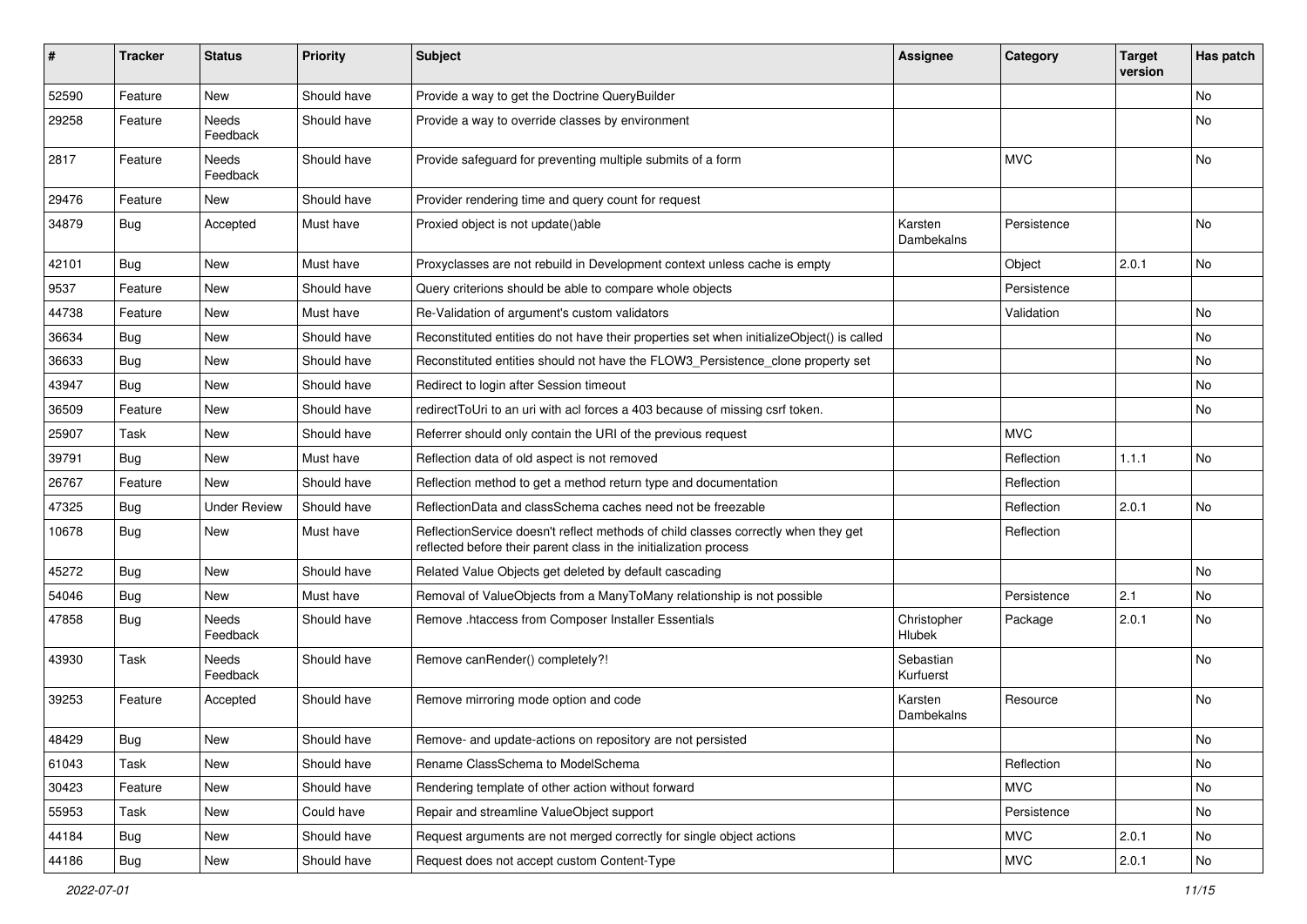| ∦     | <b>Tracker</b> | <b>Status</b>       | <b>Priority</b> | <b>Subject</b>                                                                                                               | Assignee              | Category        | <b>Target</b><br>version | Has patch |
|-------|----------------|---------------------|-----------------|------------------------------------------------------------------------------------------------------------------------------|-----------------------|-----------------|--------------------------|-----------|
| 37279 | Feature        | <b>New</b>          | Should have     | Request PropertyMapping                                                                                                      |                       | Property        |                          | No        |
| 45100 | Feature        | <b>Under Review</b> | Should have     | RequestDispatchingAspect should check if entry point can handle current request                                              | Christopher<br>Hlubek |                 |                          |           |
| 58996 | Bug            | <b>New</b>          | Should have     | ResourceManager adding to persistence                                                                                        |                       |                 |                          | No        |
| 42888 | Bug            | Needs<br>Feedback   | Should have     | ResourceManager chokes on non existing files                                                                                 |                       | Resource        |                          | No        |
| 62009 | Bug            | <b>New</b>          | Should have     | Rewrite URI Filename could be empty                                                                                          |                       |                 |                          |           |
| 34133 | Feature        | <b>New</b>          | Could have      | RFC: Handle Semicolons in Path part of URIs as Scoped Path Parameters                                                        |                       | Property        |                          | No        |
| 55957 | Task           | <b>New</b>          | Should have     | RFC: Optimize AOP proxies                                                                                                    |                       | <b>AOP</b>      |                          | No        |
| 39788 | Feature        | <b>New</b>          | Could have      | RFC: Repository based NotExistsValidator                                                                                     |                       | Validation      |                          | No        |
| 55958 | Task           | <b>New</b>          | Should have     | RFC: Use PHP 5.4 closure features for direct ObjectAccess                                                                    |                       |                 |                          | No        |
| 49039 | Feature        | <b>New</b>          | Could have      | RFC: Use PSR-3 logger interface in Flow                                                                                      |                       | Log             |                          | No        |
| 49423 | <b>Bug</b>     | New                 | Must have       | Role name and packageKey are not accessible                                                                                  |                       |                 |                          | No        |
| 54589 | Bug            | <b>New</b>          | Should have     | Role parent is not removed from roles MM table                                                                               |                       | Security        |                          | No        |
| 49780 | <b>Bug</b>     | New                 | Should have     | Roles are not synchronized                                                                                                   |                       | Security        |                          | No        |
| 50395 | <b>Bug</b>     | Accepted            | Should have     | Route cache caches routes for non dispatchable requests                                                                      | Bastian<br>Waidelich  | MVC - Routing   |                          | No        |
| 45917 | <b>Bug</b>     | <b>New</b>          | Should have     | RoutePartHandler transliteration must be improved                                                                            |                       | MVC - Routing   |                          | No.       |
| 44891 | Feature        | <b>New</b>          | Should have     | Routes should be able to enforce http/https protocol                                                                         |                       | MVC - Routing   |                          | No        |
| 46073 | <b>Bug</b>     | <b>Under Review</b> | Should have     | Scripts::executeCommand must be usable outsite of TYPO3.Flow                                                                 |                       |                 |                          | No        |
| 31339 | Task           | On Hold             | Could have      | Search                                                                                                                       |                       | Documentation - |                          | No        |
| 32869 | Bug            | <b>New</b>          | Must have       | Security config tokenClass doesnt throw exception if not found the class                                                     |                       | Security        |                          | No        |
| 39414 | <b>Bug</b>     | <b>New</b>          | Should have     | Security Documentation                                                                                                       |                       | Documentation - |                          | No        |
| 8981  | Feature        | <b>New</b>          | Could have      | Security/Performance: Provide Webserver Configuration file for common webservers -<br>do not use .htaccess                   |                       |                 |                          |           |
| 37227 | Bug            | On Hold             | Must have       | securityContext->getParty is not available in widget context                                                                 |                       | Session         |                          | No        |
| 46210 | <b>Bug</b>     | Needs<br>Feedback   | Should have     | securityContext->getParty() in the initializeObject() method of a session-Scope object<br>throws exception on second request |                       | Session         |                          | No        |
| 58153 | Bug            | <b>New</b>          | Should have     | Session - Scope, Property with interface annotation fails at wakeup                                                          |                       | <b>AOP</b>      | 2.1                      | No        |
| 44203 | <b>Bug</b>     | Needs<br>Feedback   | Should have     | Session implementation is still racy                                                                                         | Robert Lemke          | Session         | 2.0.1                    | No        |
| 45041 | Bug            | New                 | Must have       | Set file permissions doesnt work                                                                                             |                       | Command         | 2.0.1                    | No        |
| 37846 | Feature        | New                 | Should have     | Should be able to declare more than one controllerObjectName per requestPatterns                                             |                       | Security        |                          | No        |
| 44314 | Task           | Accepted            | Must have       | slightly file permissions for /Configuration/* and /Data/Persistent/EncryptionKey                                            | Karsten<br>Dambekalns | Security        |                          | No        |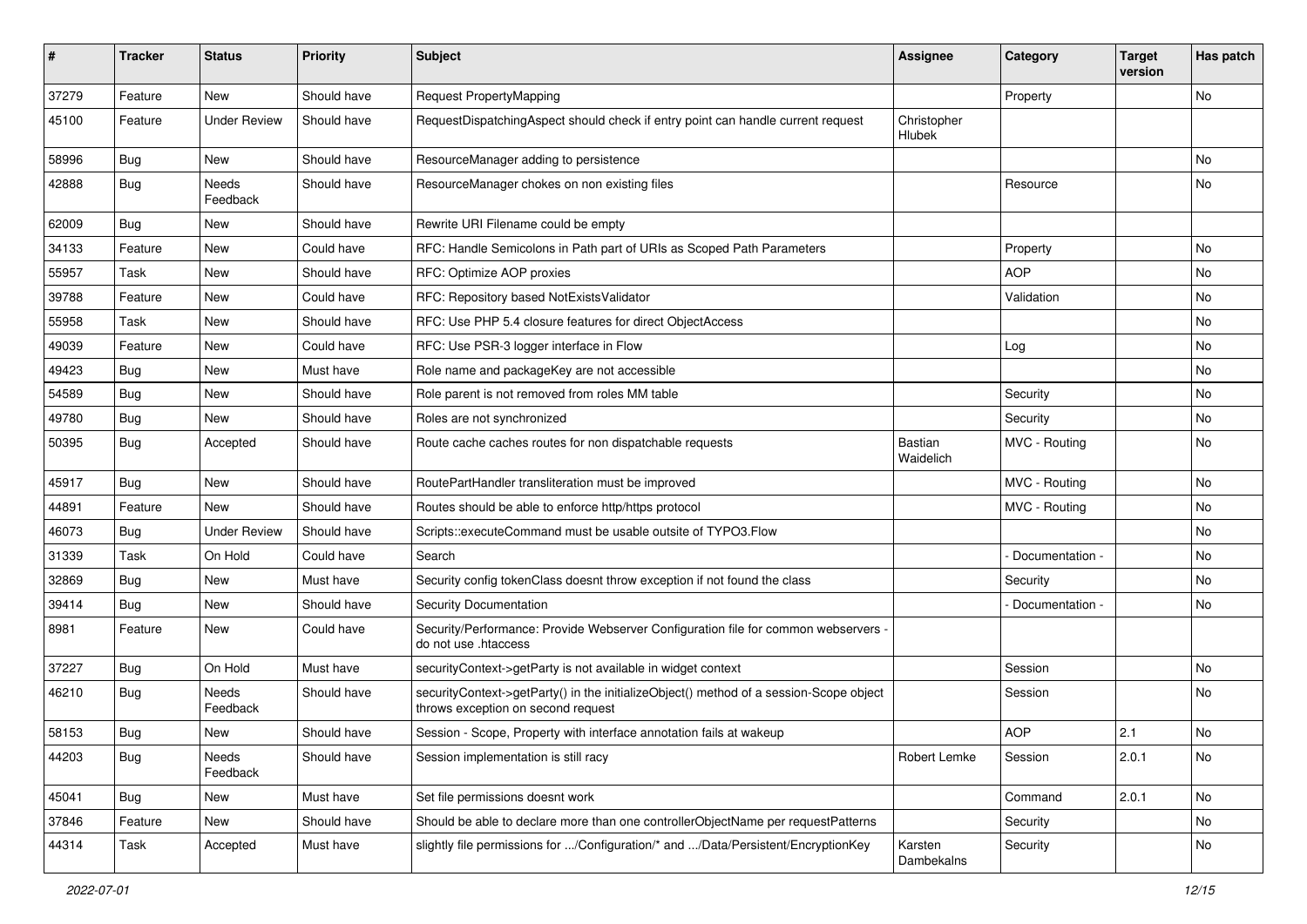| ∦     | <b>Tracker</b>   | <b>Status</b>       | <b>Priority</b> | <b>Subject</b>                                                              | Assignee              | Category        | <b>Target</b><br>version | Has patch |
|-------|------------------|---------------------|-----------------|-----------------------------------------------------------------------------|-----------------------|-----------------|--------------------------|-----------|
| 33465 | <b>Bug</b>       | New                 | Should have     | Some vital commands to recover the system fail when recovery is needed      |                       | Command         |                          | No        |
| 39699 | <b>Bug</b>       | Accepted            | Should have     | SQL DDL for TYPO3\FLOW3\Cache\Backend\PdoBackend                            | Karsten<br>Dambekalns | Cache           |                          | No        |
| 45623 | <b>Bug</b>       | New                 | Should have     | SQL error when calling TYPO3. Blog Setup controller                         |                       | Documentation - |                          | No        |
| 38216 | <b>Bug</b>       | Needs<br>Feedback   | Should have     | Static method calls in reflected classes refer to _Original class           |                       |                 |                          | No        |
| 11039 | <b>Bug</b>       | Needs<br>Feedback   | Must have       | Static object container injects properties to result of factory object      |                       |                 |                          | <b>No</b> |
| 56744 | Feature          | New                 | Must have       | stay logged in                                                              |                       |                 |                          | No        |
| 38222 | Feature          | New                 | Could have      | Step execution signals with concrete name                                   |                       | Core            |                          | No        |
| 36800 | Task             | Accepted            | Should have     | Streamline Resource object API                                              | Robert Lemke          | Resource        |                          | No        |
| 37473 | <b>Bug</b>       | New                 | Must have       | Subsequent Exceptions related to Doctrine Entity Manager makes it snap shut |                       | - Testing -     |                          | No        |
| 55719 | Feature          | New                 | Could have      | Support additional Resource Folders                                         |                       |                 |                          | No        |
| 3728  | Feature          | New                 | Should have     | Support arrays of objects as controller arguments                           |                       | <b>MVC</b>      |                          |           |
| 26765 | Feature          | Accepted            | Should have     | Support class schema features for every reflected class                     | Karsten<br>Dambekalns | Reflection      |                          | No        |
| 46371 | Feature          | New                 | Should have     | Support compilation of static information in proxy classes                  | Christopher<br>Hlubek |                 |                          | No        |
| 41420 | Feature          | New                 | Should have     | Support entity versioning                                                   |                       | Persistence     |                          | No        |
| 49011 | <b>Bug</b>       | <b>Under Review</b> | Should have     | Support executing TYPO3.Flow inside a PHAR                                  |                       |                 |                          | No        |
| 9313  | Feature          | <b>New</b>          | Should have     | Support for currencies                                                      |                       | 118n            |                          | No        |
| 62292 | Major<br>Feature | New                 | Should have     | Support for entity translation                                              |                       | 118n            | 2.x                      | No        |
| 32106 | Feature          | Accepted            | Should have     | Support for Object source in PropertyMapper                                 |                       | Property        |                          | Yes       |
| 56556 | Feature          | <b>New</b>          | Should have     | support has Property and is Property                                        |                       |                 |                          | No        |
| 48657 | Feature          | <b>Under Review</b> | Should have     | support HTTP_RANGE                                                          |                       |                 |                          | No        |
| 47273 | Feature          | New                 | Should have     | Support mapping properties with differing types for setter and property     |                       | Property        |                          | No        |
| 3153  | Feature          | <b>New</b>          | Should have     | Support of action based filter rules defined by annotation.                 |                       | <b>MVC</b>      |                          |           |
| 51676 | Feature          | <b>Under Review</b> | Should have     | Support of symlinks for Resources                                           |                       | Resource        |                          | No        |
| 30258 | Feature          | New                 | Should have     | Support optional package dependencies                                       |                       |                 |                          |           |
| 56916 | Feature          | New                 | Should have     | Support PATCH request method as of RFC5789                                  |                       | Http            |                          | No        |
| 4146  | Feature          | Accepted            | Should have     | Support typed parameters for validation                                     | Karsten<br>Dambekalns | Validation      |                          |           |
| 45409 | Feature          | New                 | Should have     | Support validation of abstract nested properties                            |                       | Validation      |                          | No        |
| 3588  | Feature          | Accepted            | Should have     | Support value objects in the Object Factory                                 | Robert Lemke          | Object          |                          |           |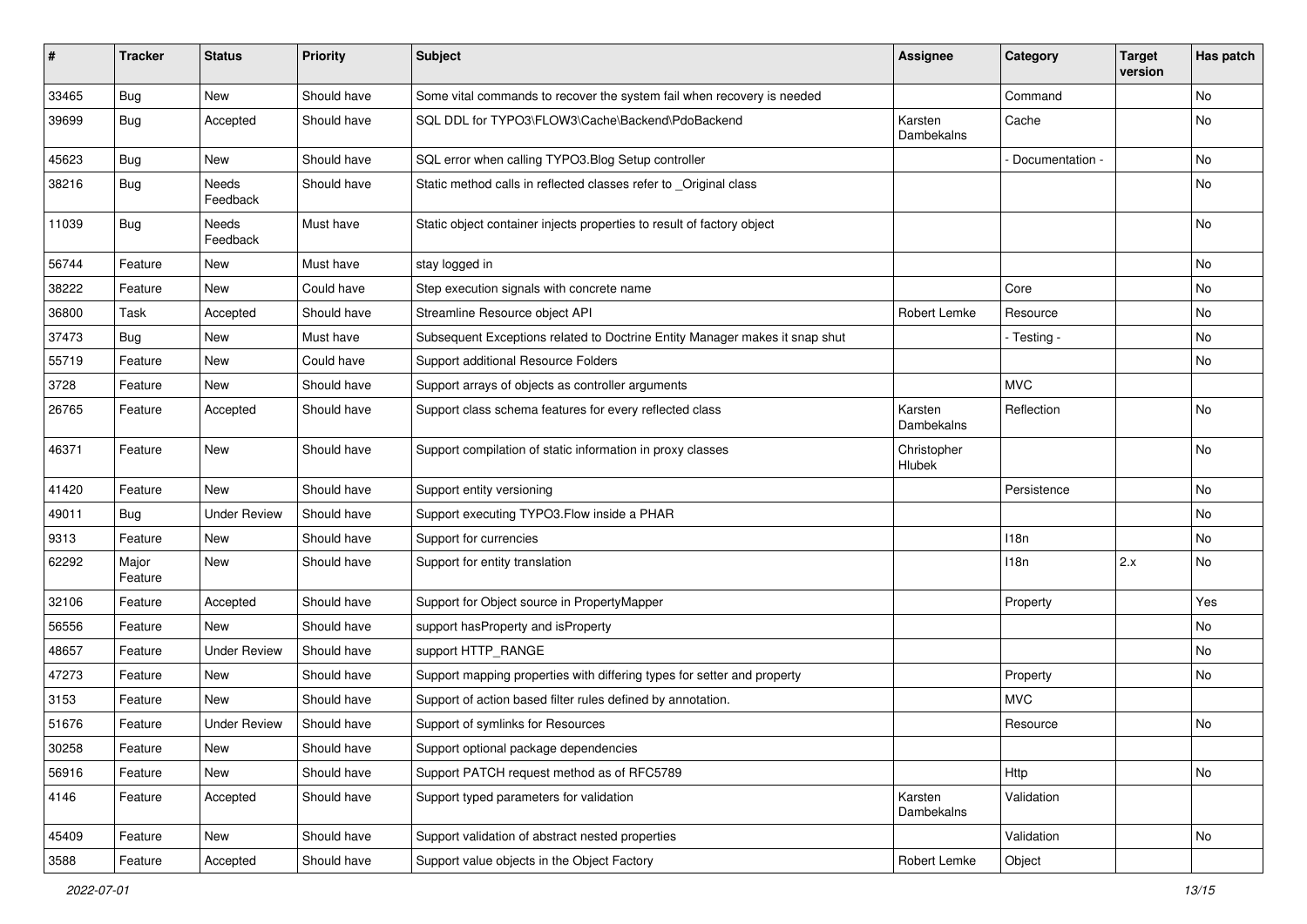| #     | <b>Tracker</b> | <b>Status</b>       | <b>Priority</b> | <b>Subject</b>                                                                                                                         | <b>Assignee</b>             | Category                         | <b>Target</b><br>version | Has patch |
|-------|----------------|---------------------|-----------------|----------------------------------------------------------------------------------------------------------------------------------------|-----------------------------|----------------------------------|--------------------------|-----------|
| 54744 | <b>Bug</b>     | <b>New</b>          | Should have     | System.log contains many NOTICE Flow The argument "workspace" declared in<br>pointcut does not exist in method TYPO3                   |                             | Log                              |                          | <b>No</b> |
| 46689 | Bug            | <b>New</b>          | Must have       | The new ClassLoader swallows Fatal Errors                                                                                              | Marc Neuhaus                |                                  |                          | <b>No</b> |
| 1856  | Feature        | <b>New</b>          | Should have     | The Package Manager checks dependencies between packages on each activation,<br>deactivation                                           | Christopher<br>Hlubek       | Package                          |                          |           |
| 52280 | Task           | <b>Under Review</b> | Should have     | Throw Exception if there is an array in PSR-0 autoload                                                                                 |                             |                                  |                          | Yes       |
| 45253 | Task           | Accepted            | Must have       | Throw exception in PointcutMethodNameFilter if given method's argument does not<br>match the actual method signature                   | Christian Müller            | Security                         |                          | <b>No</b> |
| 46050 | Feature        | <b>New</b>          | Could have      | To decouple log file writing at Logger->logException                                                                                   |                             | Log                              |                          | No        |
| 33018 | Feature        | <b>New</b>          | Should have     | Translator should support override of labels from other packages                                                                       |                             | 118n                             |                          | No        |
| 53350 | Bug            | Accepted            | Should have     | Trying to create a Link in an Template in CLI Context should provide a helpful<br>exception                                            | Bastian<br>Waidelich        | MVC - Routing                    |                          | No        |
| 54381 | Bug            | <b>New</b>          | -- undefined -- | TYPO3\Flow\Core\Booting\Exception\SubProcessException thrown in file Scripts.php                                                       |                             | Error Handler<br>Report -        |                          | <b>No</b> |
| 53851 | Bug            | <b>New</b>          | -- undefined -- | TYPO3\Flow\Core\Booting\Exception\SubProcessException thrown in file Scripts.php                                                       |                             | <b>Error Handler</b><br>Report - |                          | <b>No</b> |
| 59878 | <b>Bug</b>     | <b>New</b>          | Must have       | TYPO3\Flow\Core\Booting\Exception\SubProcessException thrown in file Scripts.php                                                       |                             | <b>Error Handler</b><br>Report - | 1.1.1                    | No        |
| 59140 | Bug            | New                 | -- undefined -- | TYPO3\Flow\Error\Exception thrown in file ErrorHandler.php                                                                             |                             | <b>Error Handler</b><br>Report - |                          | No        |
| 51704 | Bug            | <b>New</b>          | -- undefined -- | TYPO3\Flow\Error\Exception thrown in file ErrorHandler.php                                                                             |                             | <b>Error Handler</b><br>Report - |                          | <b>No</b> |
| 52005 | Bug            | New                 | Could have      | TYPO3\Flow\Error\Exception thrown in file ErrorHandler.php                                                                             |                             | <b>Error Handler</b><br>Report - |                          | <b>No</b> |
| 59747 | Bug            | New                 | Should have     | TYPO3\Flow\Error\Exception thrown in file ErrorHandler.php                                                                             |                             |                                  |                          | <b>No</b> |
| 59049 | Bug            | New                 | Should have     | TYPO3\Flow\Error\Exception thrown in file ErrorHandler.php                                                                             |                             | Error Handler<br>Report -        |                          | <b>No</b> |
| 44361 | Bug            | <b>New</b>          | Should have     | TYPO3\Flow\I18n\Formatter\DatetimeFormatter - caching DATETIME type                                                                    |                             | 118n                             | 2.0.1                    | <b>No</b> |
| 58852 | Bug            | New                 | Should have     | TYPO3\Flow\Security\Exception\AccessDeniedException should clarify which action<br>fails to execute                                    |                             | Security                         |                          | <b>No</b> |
| 49801 | Bug            | <b>New</b>          | -- undefined -- | TYPO3\Flow\Security\Exception\AccessDeniedException thrown in file<br>TYPO3 Flow Security Authorization AccessDecisionVoterManager.php |                             | Error Handler<br>Report -        |                          | No        |
| 45405 | <b>Bug</b>     | Accepted            | Should have     | Uncaught Exception in DynamicRoutePart                                                                                                 | <b>Bastian</b><br>Waidelich | MVC - Routing                    |                          | <b>No</b> |
| 3305  | Feature        | Accepted            | Must have       | Unmodified objects retrieved from a repository should not be validated in the<br>controller                                            | Robert Lemke                | <b>MVC</b>                       |                          | <b>No</b> |
| 39096 | Bug            | New                 | Should have     | Unnecessary compile invoked in non production context?                                                                                 |                             | Core                             | 2.0.1                    | No        |